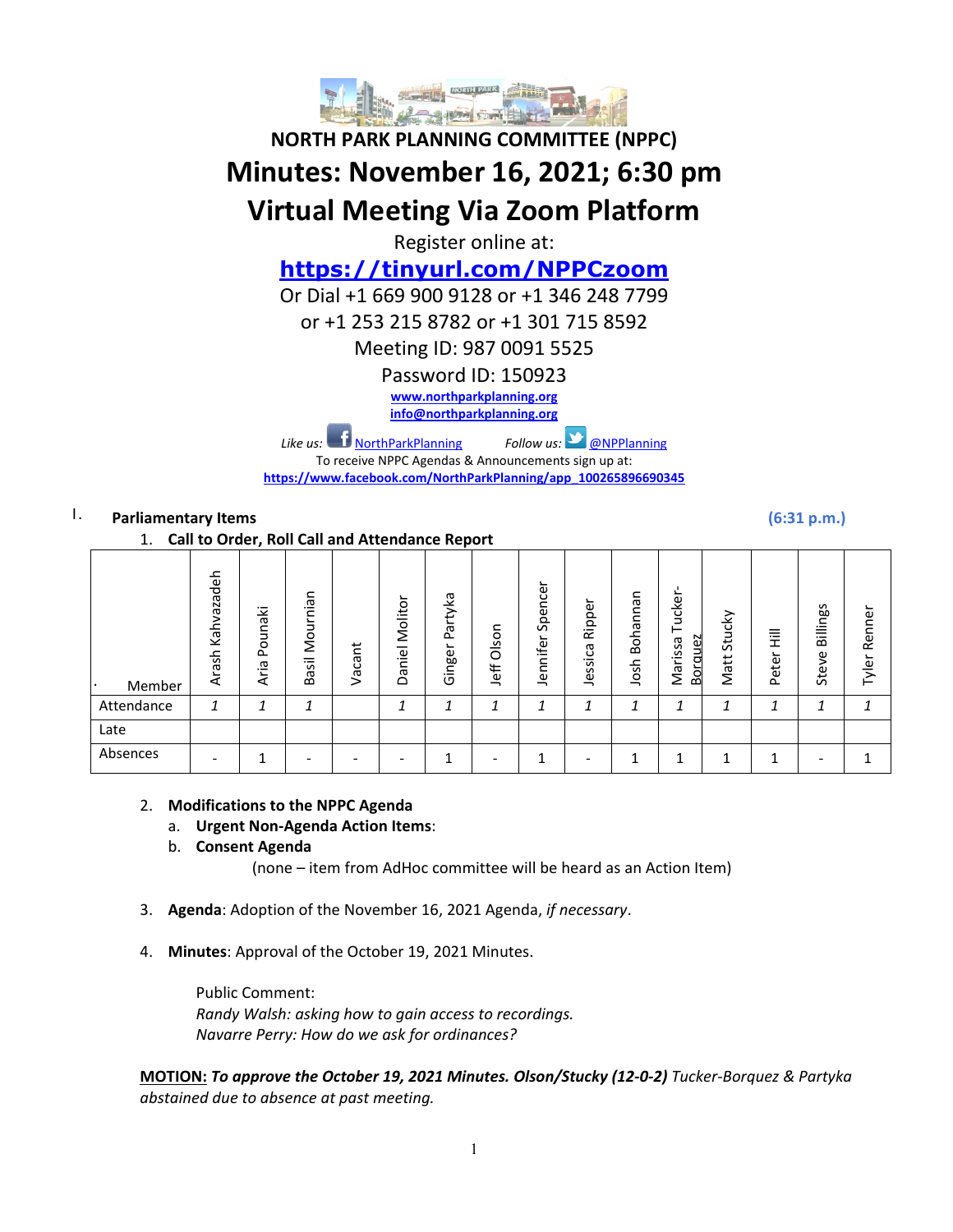#### 5. **Treasurer's Report**:

*Daniel Molitor interested in becoming the treasurer. Wants to serve the community.*

**MOTION:** *To name Daniel Molitor Treasurer of NPPC. Pounaki/Ripper (13-0-1) Molitor abstaining due to conflict of interest.* 

a. Account balance is \$*1,166.47*

#### **MOTION:** *if necessary*

# III. **Non-Agenda Public Comment: (6:42 PM)**

Limited to Items not on the Agenda and non-debatable. Two-minute maximum, Chair can award more time.

- **Kate Callen:** Says ADUs builders are trying to make money therefore affordable ADUs can only come from subsidized housing.
- **Eugene Polly:** Sees that the NPPC says the amount spaces and says claiming there was vigorous public debate for 30<sup>th</sup> street parking is incorrect. Says 30<sup>th</sup> Street Parking has formally files an appeal.
- **Brandon Hilpert:** Burlingame Neighborhood Association trying to create a neighborhood specific assessment to do historic lighting.
- **Pat Sexton:** October minutes said we were supposed to discuss Redistricting. Annual report is not on the website and it was due in March 2021. Echos that they think errors are in the Momentum Awards re: number of ADA spots. Wonders if bylaw changes have been reviewed by attorneys. NP planning .org send out supplemental agenda time. Wants NPPC to hear redistricting items like CPC.
- **Brijet Myers:** Event announcement: SONO fest and chili cook off December 5th. McKinley Elementary School fundraiser.
- **Navarre Perry:** Requests committee consider supporting the Protect ordinance by the San Diego city council. Notes bias of law enforcement against people of color and LGBQT+ and those with disabilities noting most issues come up during traffic stops.
- **Alejandra Fen:** North Park Resident commenting on NPPC to support the Protect Ordinance. Community Organizer in Barrio Logan and found out there is a volunteer group of young people to cop watch to film if folks are unjustly detained. Discusses evidence both annectodaal and research that shows people of color, lgbtq, and those with disability are overly targeted by police.
- **Hunter Jensen:** Discusses multiple studies on SDPD bias. Discussed importance support from NPPC. Notes black & brown communities are searched at a higher rate even though they are found with contraband less than white community members.
- IV. **Announcements & Event Notices:** Limited to One minute each. **(7:02 PM)**

- 1. Circulate San Diego 2021 Momentum Awards: North Park Bike Lane is announced as a winner for the **Healthy Community Award.** Press Release.
- 2. **North Park Book Fair returns** to North Park Way on December 11, 2021 from 6am-7pm.

# V. **Elected Official & Planner Reports:** Reports are limited to 2 Min Max **(7:04 PM)**

1. **Aaron Burgess, Hon. Nathan Fletcher, SD Board of Supervisors Dist. 3,** (619) 531- 4936, Aaron.Burgess@sdcounty.ca.gov . *Not present.*

*2.* **Kohta Zaiser, Hon. Todd Gloria, Mayor of San Diego**, ZaiserK@sandiego.gov. *Not present, update sent to Aria who read it.*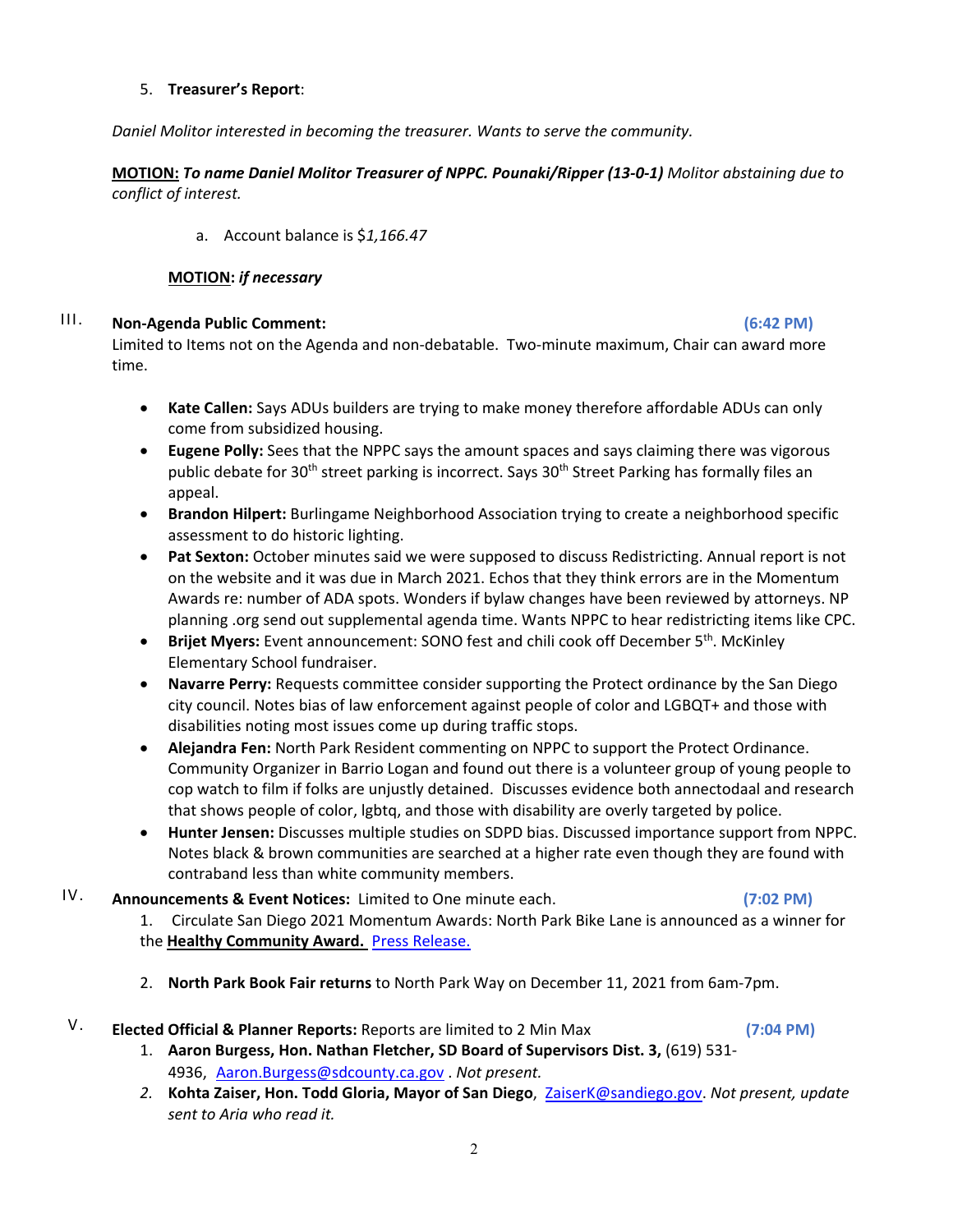*3.* **Christopher Vallejo. Toni Atkins, State Senate Dist. 39**, 619-645-3133, *Not present.*

4. **Ryan Darsey, Hon. Stephen Whitburn, City Council Dist. 3**, (619) 236-6633 RDarsey@sandiego.gov. *Requested additional signage and markers for UAMP. Engineers are monitoring the project to see if changes are necessary. City withdrawing from fossil fuel investments. New boards and commission opportunities.*

5. **Jeffrey Ryan, Planning Department**, (619)235-5221 JTRyan@sandiego.gov. *Not present.*

*6.* **Chris Gris, Hon. Chris Ward, State Assemblymember,** Christopher.gris@asm.ca.gov.

*Getting input for legislation on their website. 6 of assembly members bills passed. Discusses budget allocated for San Diego.*

# VI. **Action Items: (7:10 p.m.)**

#### 1. **Board Election for Vacant Seat**

On the October 19, 2021 General Board Meeting of the North Park Planning Committee, the Board accepted the resignation of Beau Benko due to his change in residency. An election will be held with votes taken by sitting Board Members.

Candidates who have expressed an interest in running for the seat include:

Lynn Elliott Steven Oechel Zaccary Bradt

Other qualified candidates not on this list may nominate themselves on the day of the election as well. Each Candidate will be given 2 minutes to introduce themselves to the board and the community. Public Comment will be taken ahead of the Board's public vote.

Public Comment

*Renay Johnson: Wants to express support for Steve. Notes he has military an economics background. Sees no conflict of interest. Endorses him. Nots her appreciation of Beau Benko resignation.* 

*Pat Sexton: Expressing support for Steve. Supports him for his grass roots effort. Notes that Steve and Lynn are home owners. Who ever gets the seat also has to run notes it's interim step.*

*Randy: Was there any outreach to high vote getters from the election? Aria: It was everyone on our list which was 1000 people.*

*Kate Callen: First time they have got and received nominations from the community and is grateful for it.* 

Board Comment

*Marissa: Is Zach a Homeowner? Zach: No, renter.*

*Aria to all candidates: What you're interested in for leadership beyond sitting on the board? Any particular interest for helping build a website, manage our e-mail, where are your skills?*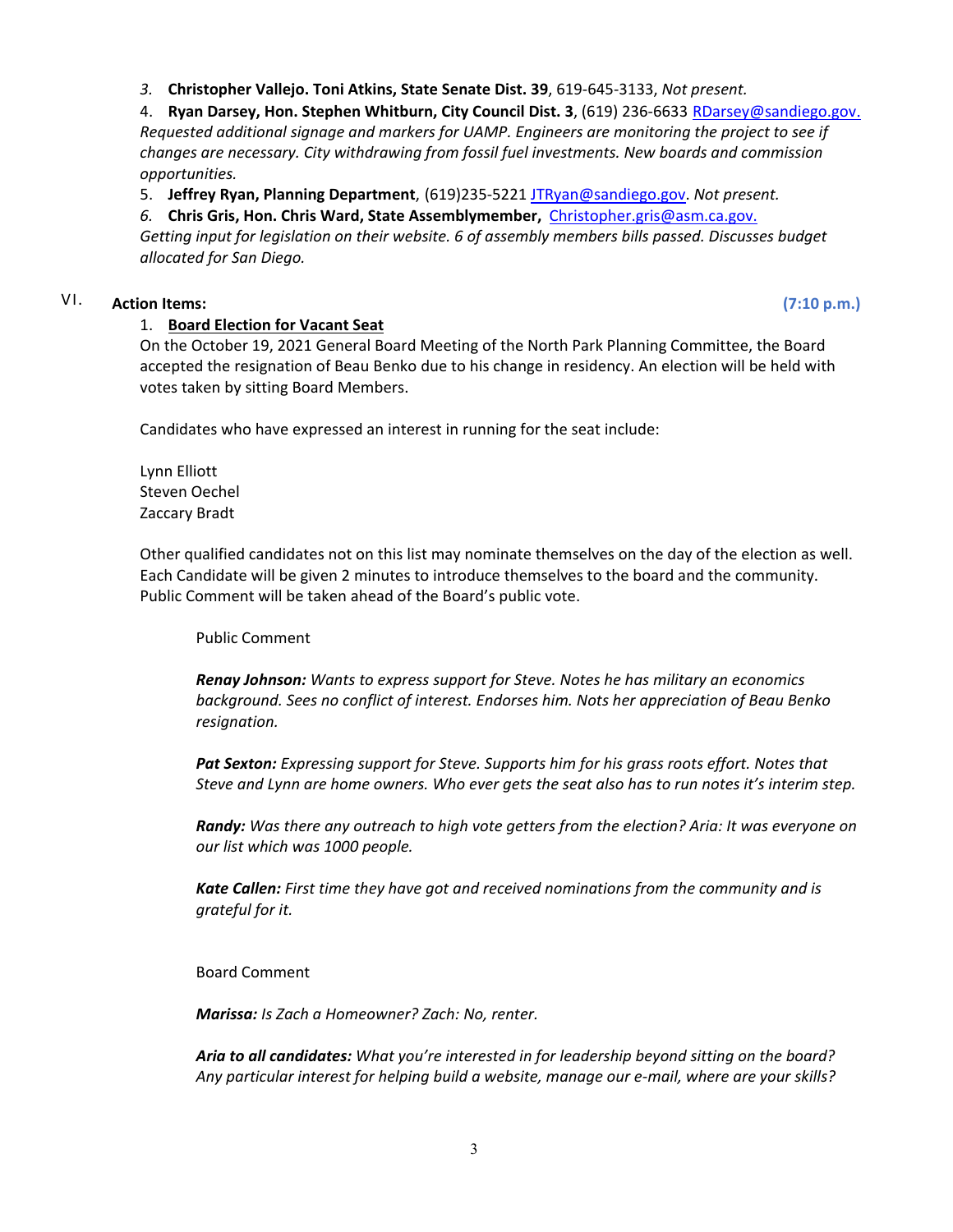*Lynn: I have basic training to learn website development and community development through a recreational therapist.* 

*Steve: Working for the Navy, what it does really well is document process and try to follow them. That's a big challenge for CPGs. We need to know how to navigate them to implement change and is something he's interested in. Most interested in smart development. North Park is a good opportunity to build more affordable housing and how do we do that smartly.* 

*Zach: Big on housing, agree with what Steve said. It's important to build housing in a smart way, it has access to jobs and amenities. Tying transportation and housing, he wants to take a deeper dive into that interested in serving on the committee for Facilities and Transpo. Quick learner and willing to take on new jobs*

*Tyler Renner: Lynn Elliot Steve Billings: Steve Oechel Peter Hills: Steve Oechel Matt Stucky: Quick comment, everyone here is perfectly qualified, if not selected please run in March! Who I have seen be the most dedicated to participate in the planning committee. Steve Oechel Josh Bohannan: Zaccary Brandt Jessica Ripper: Agrees all candiates great and encourages all to run. Zaccary Brant Marissa Tucker: Steve Oechel Jen Spencer: Appreciative that we have more people everyone is so qualified. Steve Oechel. Jeff Olsen: Zaccary Brandt Ginger Partyka: We need more renter representation. Zaccary Brandt Daniel Molitor: Also nots need for more renter representation: Zaccary Brandt Basil Mourain: Also nots need for more renter representation: Zaccary Brandt Arash: Steve Oechel Aria: Steve Oechel*

*Final Votes: Lynn: 1, Steve: 7, Zach: 6*

#### *Steve Oechel is immediately added to the meeting as a voting member of the committee per the bylaws.*

#### 2. **Presentation on Ad Hoc Subcommittee bylaws proposal**

The Ad Hoc Subcommittee has worked on preparing a set of amendments to the bylaws to clarify and improve language especially as it relates to elections. The presentation will be led by Matt Stucky and will have contributions from other Ad Hoc Subcommittee members. Presented by: Matt Stuckey, mstucky@gmail.com

Public Comment

*Daniel Gebreselassie: Is this a permanent change or COVID-19 temporary amendment? I believe he mentioned issues with social media and how it impacts a board takeover*

*Pat Sexton: Thinks the NPPC should wait until the city has placed it's reformes. Wants public advertising 30 days in advance of election coming up. Could not attend meetings because it was in conflict with another subcommittee.*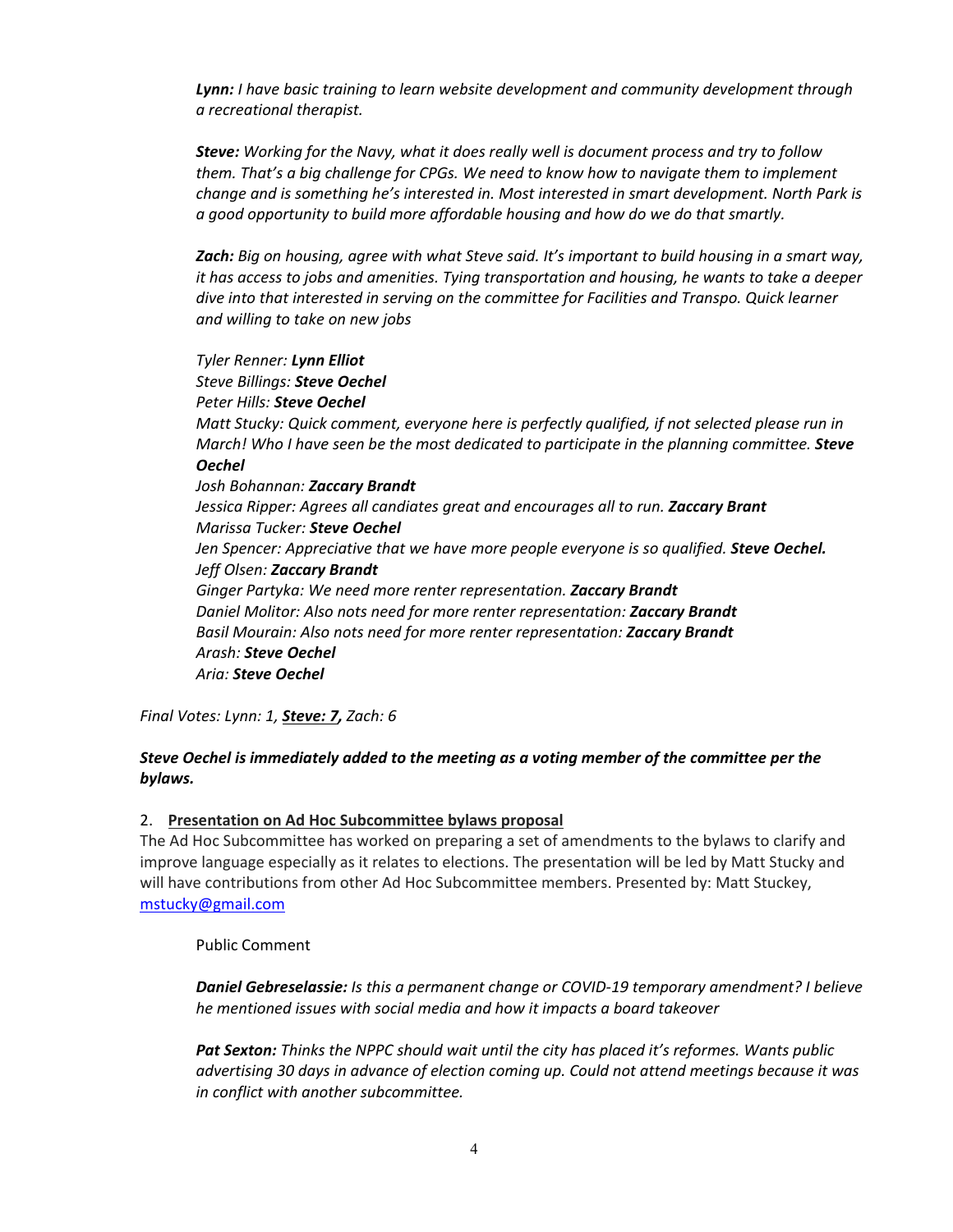*Renay Johnson: thank you for the work. Applauds Ginger for looking at other committees. Doesn't want to see what happened last election happen again this next election. There wasn't an issue with the slate but that the change wasn't conveyed as the issue.*

*Jennifer Sarff: overwhelmed with the perseverance and patience of all 5 members in the ad hoc sub committee. Likes 3 different ways to vote. Thinks there is a larger issue that a very small percentage of north park is aware of the NPPC. Perhaps consider a public announcement? But yes that would* 

*Antoinette Goodbody: Shocked how this last election went, kudos to how folks . But thinks people have false expectations of what this committee can do. Thinks folks need more knowledge before* 

*Vernita Gutierrez: Want to echo that there isn't enough outreach. The more we can inform the community the better. Thanks the committee for their hard work. Concerned about the safety of online voting and ensuring that those voting are who they say they are.* 

*Joel Hurtado: The only reason he knows about the CPG is because of a City College in planning he was taking. He wishes businesses or north park* 

*Zaccary Brant: Agrees that we need to ensure there is good representation between homeowners and renters.* 

*Randy Walsh: Trust Matt's work and leadership. Thanks the ad-hoc board, has trouble in the last meeting about ideological different, feels these amendments are neutral.* 

Board Comment

*Tyler Renner: Clarification on the City Councils proposed changes concerned about timeline and oding this work and then having another big batch of changes.*

*Steve Billings: No questions*

*Peter Hill: Discussed having assistance to the election. Is that something we looked at? Point: huge educational value to have voters attend a meeting before voting.* 

*Marissa Tucker Borquez: No questions*

*Josh Bohannan had to leave the meeting here.* 

*Jessica Ripper: No questions*

*Jen Spencer: No questions*

*Jeff Olsen: Has concerns about it being premature and what happens with Joe LaCava at City Hall. Great ground work.*

*Daniel Molitor: Thanks the subcommittee for all the work. Questions: 4 of the 5 out of the subcommittee members, why this number in particular? Why not a regular majority? Also why*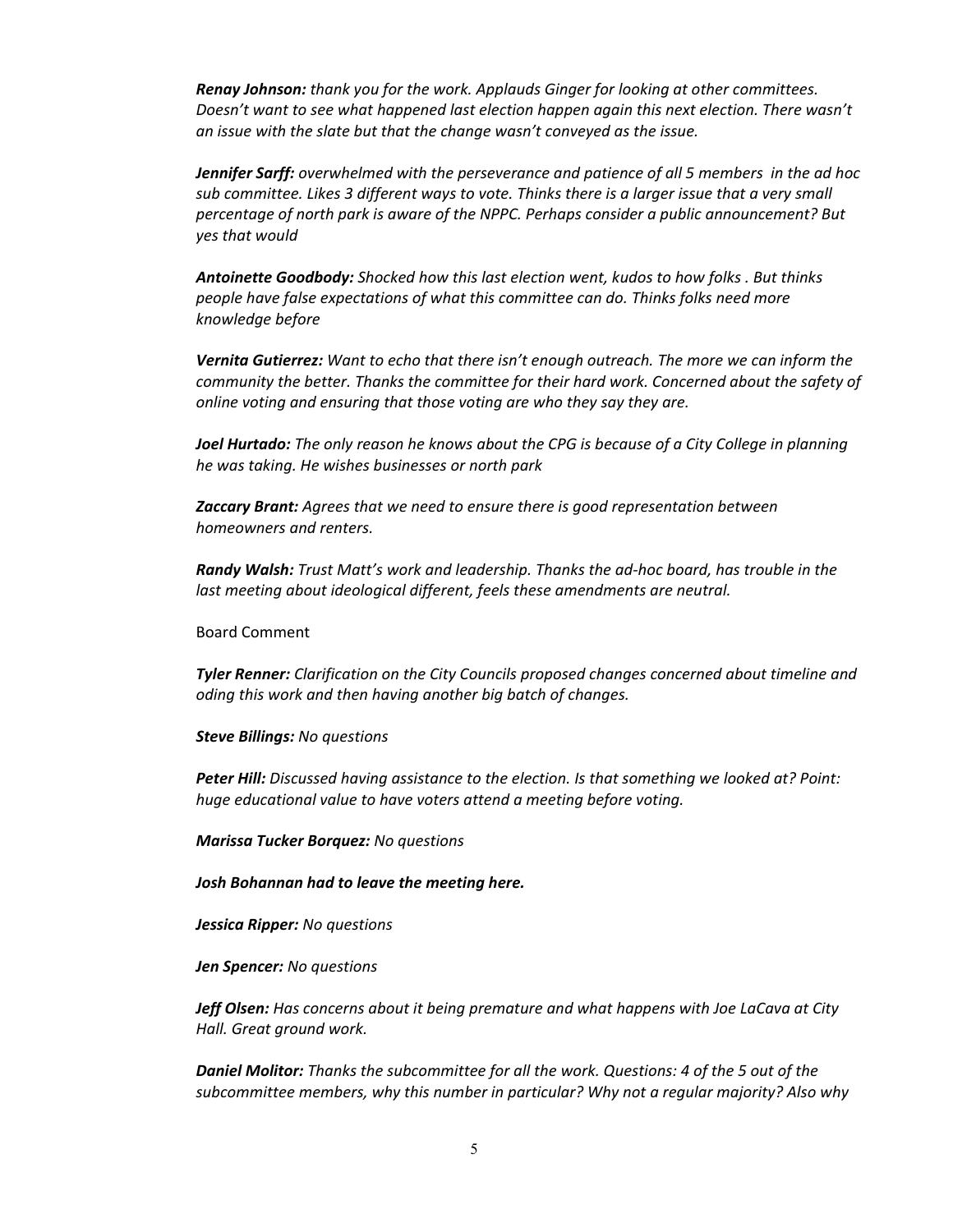*the subcommittee and not the full board? Changed tie breaking procedure to random selection, why this change in particular? Addition online is concerning over mail in voting?* 

*Basil Mournian: Other elections don't require people to vote. Everything sounds good to me.*

*Arash: Thank you Matt & Subcommittee tweaking is not fun at 9:30 PM. Some of the details for requirements for someone voters requirements would be done if someone tries to apply online versus in person, is that going to be addressed prior to election subcommittee?*

*Steve: Appreciated focus on voter turn out. Thinks overall a* 

*Aria: Biggest sticking point seems to be around the voting requirement issue. Uptown has a requirement has 2 meetings and had incredible turn out. Yet, I'd mirror that impact where you'd see downtown which has pitiful turn out and no requirement. I don't have a gut reaction. The people who care are going to care and show up to vote. I have a ton of congratulations for later.* 

### **MOTION:** *To approve the bylaws amendments as they have presented including the changes to the voter eligibly requirements. Spencer/Renner (13-0-0)*

Friendly amendment by Daniel Molitor: Remove the changes to the run-off voting in the case of a tie.

Friendly amendment was not accepted.

Motion passes unanimously. 13-0-0

# **NOTE: A Copy of the Approved By-Laws is attached on the following pages of these minutes.**

#### **NPPC Reports ( 9:16p.m.)**

- 3. **Chair's Report.**
- 4. **Subcommittee Reports:** : (Limited to Items Not on the Agenda & 5 Min. Max. each)
	- a. Urban Design/Project Review (Tyler Renner, Chair): Next Meeting January 3, 2022, Zoom. (NPPC goes dark in December)
	- b. Public Facilities & Transportation (Arash Kahvazadeh, Chair): Next Meeting January 11, 2022, Zoom. (NPPC goes dark in December)
	- c. Ad Hoc Subcommittee (Matt Stucky, Chair): TBD
- 5. **Liaisons Reports**: Limited to 1 Min. Max per Report
	- a. Balboa Park Committee. Howard Blackson
	- b. Maintenance Assessment District. Matt Stucky.
	- c. North Park Main Street. Steve Billings.
	- d. Adams Avenue Business Association. Ginger Partyka.
	- e. El Cajon Boulevard Business Improvement Assoc. Beau Benko
	- f. North Park Community Association. Peter Hill.
	- g. University Heights Community Association. Tyler Renner
	- h. CPC. Aria Pounaki
- VII. **Future NPPC Meeting Dates & Agenda Items:** Next meeting is Tuesday, January 18, 2022 (NPPC goes dark in December)
- VIII. **Adjournment (9:25 p.m.)**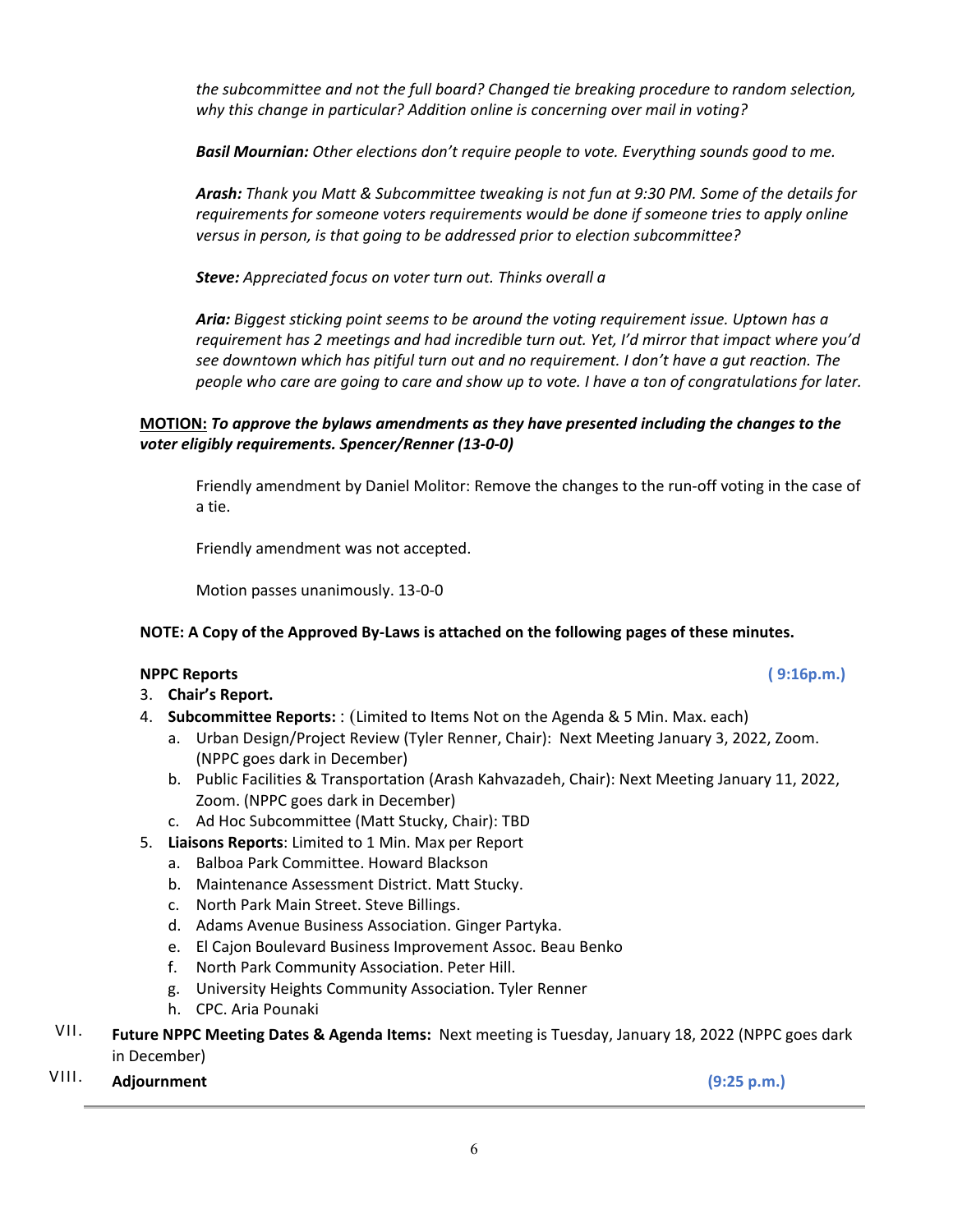- **\*\***For more info on any project, enter the SD Development Services PTS number in "Project ID" at https://opendsd.sandiego.gov/Web/Maps/ApprovalsDiscretionary
- NPPC Agendas are posted in the North Park Main Street window at 3939 Iowa St #2.
- To request an agenda in alternative format, a sign language, or oral interpreter, call (619) 236-6405.
- NPPC Chair: Aria Pounaki info@northparkplanning.org
- Urban Design/ Project Review Subcommittee Chair: Melissa Stayner urbandesign@northparkplanning.org
- Public Facilities & Transportation Subcommittee Chair: Arash Kazavahdeh or publicfacilities@northparkplanning.org
- Adams Avenue Business Association: www.adamsAvebusiness.com/
- North Park Main Street: northparkmainSt.com/
- "The Boulevard" El Cajon Boulevard Business Improvement Association: www.theboulevard.org
- North Park Maintenance Assessment District: http://npmad.org
- North Park Community Association. For information about North Park Activities or to have an event posted: www.northparksd.org
- University Heights Community Association (UHCA): www.uhsd.org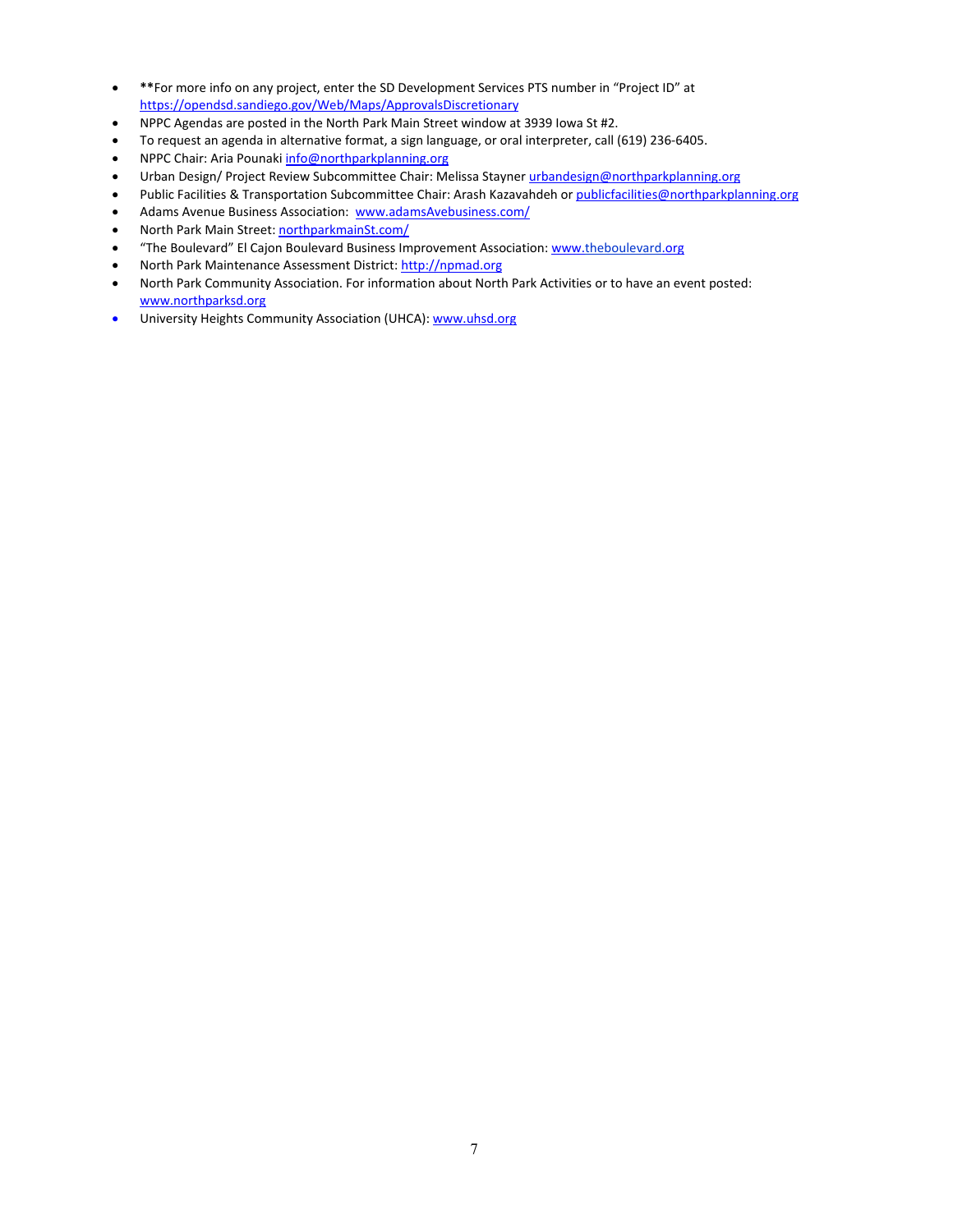

# City of San Diego

# Planning Department

# ADMINISTRATIVE APPROVAL OF COMMUNITY PLANNING GROUP BYLAW AMENDMENT

| Date    | 12/27/2021                                                        |
|---------|-------------------------------------------------------------------|
|         | Community Planning Group $ $ North Park Planning Committee (NPPC) |
| Subject | Administrative Approval of Bylaws Amendment                       |

The following amendment was reviewed by representatives of the Mayor's Office and City Attorney's officepursuant to Council Policy 600-24 "Standard Operating Procedures and Responsibilities of Recognized Community Planning Groups" and determined to conform with the Policy.

The signatures on this form constitute an Administrative Approval of the cited amendments.

# **Date of Bylaws being amended:** 23 February, 2017

# **Article & Section and Description of Approved Bylaws Amendment:**

**Article III – Section 2.** Proposed changes contemplate the process for demonstrating qualifications.

**Article V –Section 1-5.** Proposed changes revise the composition of the group's election committee and establishes election procedures.

**Articles VI, IX.** Proposed changes are minor and limited to document format and consistency.

# **Reviewed and approved for use by the community planning group:** NPPC

Tom Tomlinson

Tom Tomlinson Date Noah Brazier Date Assistant Director, Planning Department Deputy City Attorney Mayor's Office Representative **City Attorney Representative** 

 $12/27/2021$  /  $W^{\mu}$   $W^{\mu}$  /  $W^{\nu}$  12/27/2021

cc: Community Planning Group Chair: Aria Pounaki Community Planner: Jeffrey Ryan Planning Administration: Hyejin Lee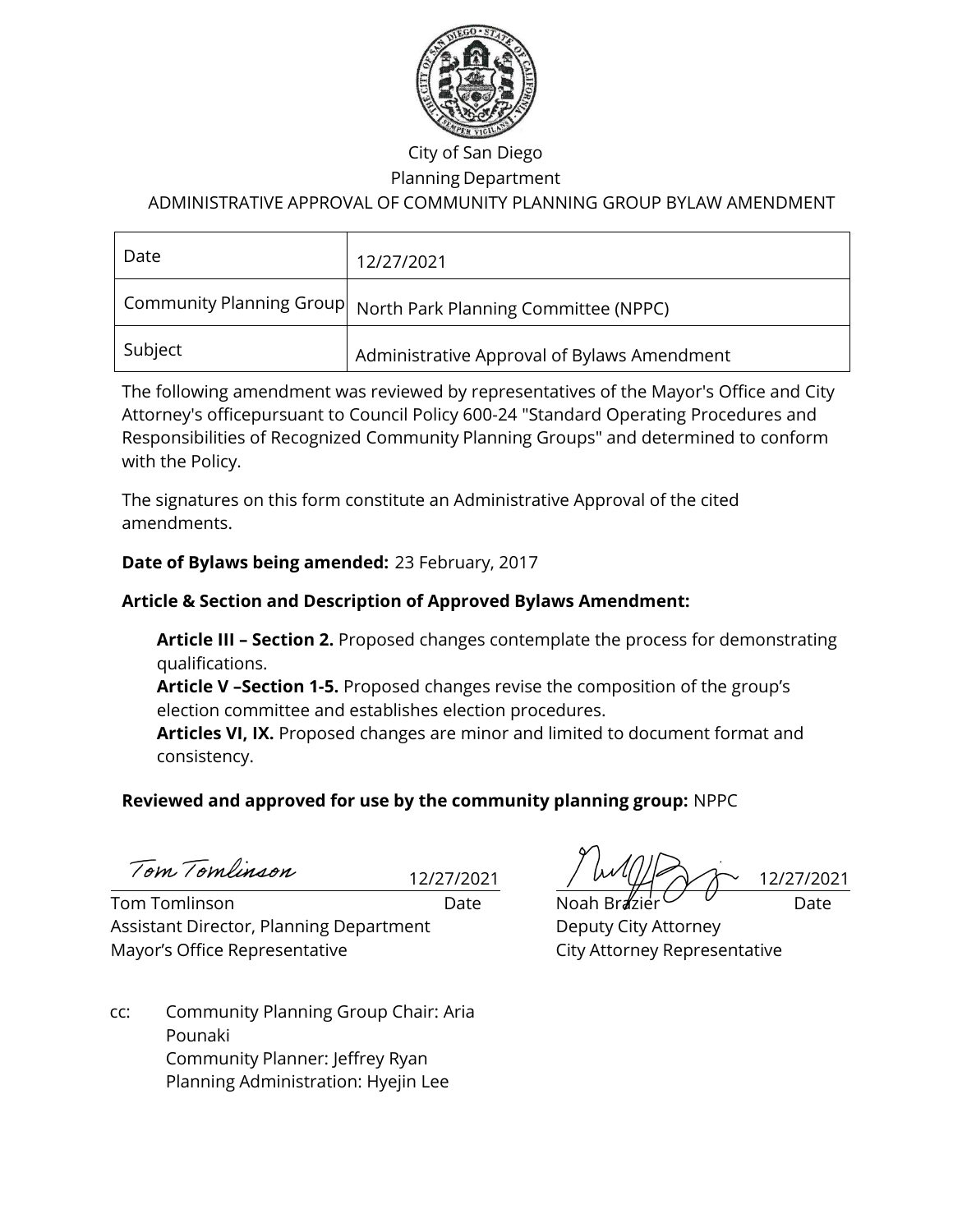# **NORTH PARK PLANNING COMMITTEE**

# **Amended December 27, 2021 (Administrative Approval)**

| <b>ARTICLE I</b> | Name                                                                                                                                                                                                                                                                                                                                                                                                                                                                                                                |
|------------------|---------------------------------------------------------------------------------------------------------------------------------------------------------------------------------------------------------------------------------------------------------------------------------------------------------------------------------------------------------------------------------------------------------------------------------------------------------------------------------------------------------------------|
| Section 1.       | The official name of this organization is the North Park Planning Committee (NPPC).                                                                                                                                                                                                                                                                                                                                                                                                                                 |
| Section 2.       | All activities of this organization shall be conducted in its official name.                                                                                                                                                                                                                                                                                                                                                                                                                                        |
| Section 3.       | The community planning area boundaries for the North Park Planning Committee are<br>the boundaries of the North Park community, as shown on Exhibit "A."                                                                                                                                                                                                                                                                                                                                                            |
| Section 4.       | Meetings of the North Park Planning Committee shall be held within these boundaries,<br>except that when the North Park Planning Committee does not have a meeting facility<br>within its boundary that is accessible to all members of the public, they may meet at<br>the closest meeting facility.                                                                                                                                                                                                               |
| Section 5.       | The official positions and opinions of the North Park Planning Committee shall not be<br>established or determined by any organization other than the planning group, nor by<br>any individual member of the planning group other than one authorized to do so by the<br>planning group.                                                                                                                                                                                                                            |
|                  | The North Park Planning Committee may authorize a former elected Board member to<br>serve as a designated representative on an external committee or task force.<br>Authorization for appointment as a designated North Park Planning Committee<br>representative requires a vote by the North Park Planning Committee, which must<br>include specific information regarding the designated representative's authority to<br>represent the group's positions, and how the individual is to report back to the Board |

on the committee or task force's work or actions. Refer to Administrative Guidelines Article 1, Section 4 for further clarification.

# **ARTICLE II Purpose of Community Planning Group and General Provisions**

Section 1. The North Park Planning Committee has been formed and recognized by the City Council to make recommendations to the City Council, Planning Commission, City staff, and other governmental agencies on land use matters, specifically concerning the preparation of, adoption of, implementation of, or amendment to, the General Plan or a land use plan when a plan relates to the North Park community boundaries. The planning group also advises on other land use matters as requested by the City or other governmental agency as detailed in Council Policy 600-24, Article II: Purpose of Community Planning Groups and General Provisions.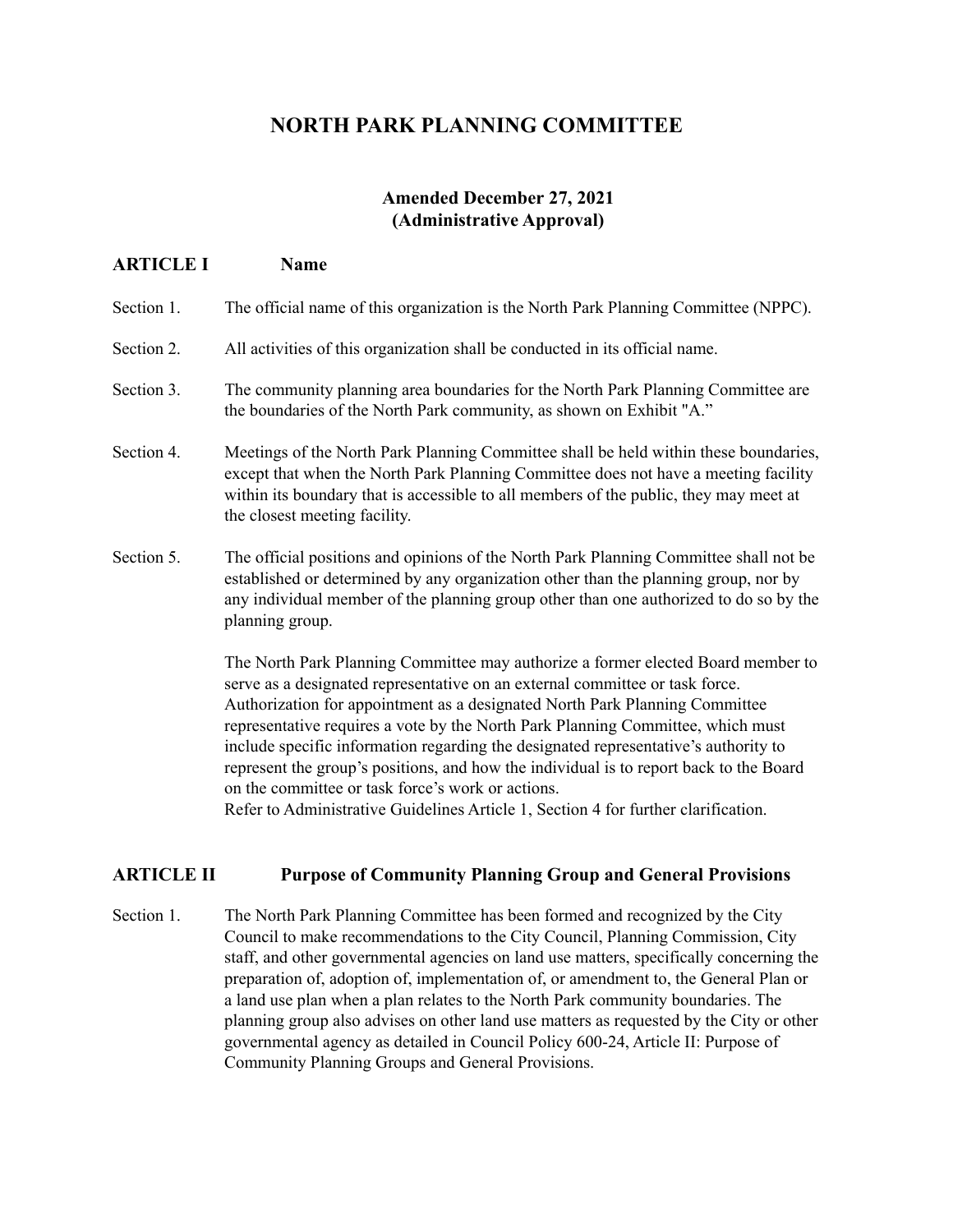- Section 2. In reviewing individual development projects, the North Park Planning Committee should focus such review on conformance with the Land Development Code, and the adopted community plan and/or the General Plan. Preliminary comments on projects may be submitted to the City during the project review process. Whenever possible, the formal planning group recommendation should be submitted no later than the end of the public review period offered by the environmental review process. Upon receipt of plans for projects with substantive revisions, the planning group may choose to rehear the project and may choose to provide a subsequent formal recommendation to the City.
- Section 3. All activities of the North Park Planning Committee shall be nonpartisan and nonsectarian and shall not discriminate against any person or persons by reason of race, color, sex, age, creed, national origin, sexual orientation, or physical or mental disability. In addition, meeting facilities must be accessible to disabled persons.
- Section 4. The North Park Planning Committee shall not take part in, officially or unofficially, or lend its influence in the election of any candidate for political office. Elected members shall not identify affiliation with a planning group when endorsing candidates for public office. The planning group may take a position on a ballot measure.
- Section 5. The North Park Planning Committee's failure to respond to the City's request for input on the preparation of, adoption of, implementation of, or amendment to, the General Plan or a community, precise, or specific plan, or failure to review and reply to the City in a timely manner on development projects shall result in the forfeiture of rights to represent the North Park community for these purposes. Such a determination resulting in the forfeiture of rights to represent the community for these purposes shall be made only by the City Council upon the recommendation of the Mayor's Office.
- Section 6. The North Park Planning Committee operates under the authority of the Ralph M. Brown Act which requires that meetings of the planning group are open and accessible to the public. In addition, Council Policy 600-24 "Standard Operating Procedures and Responsibilities of Recognized Community Planning Groups" and these bylaws govern the operations of the planning group. Several provisions of these bylaws constitute Brown Act requirements as outlined in the Policy. Amendments to Council Policy 600-24 will apply to the North Park Planning Committee, as well as to all other community

planning groups, even if individual groups' bylaws are not required to be amended with parallel language.

In addition, the Administrative Guidelines provide explanations of the Policy's minimum standard operating procedures and responsibilities of this planning group. The latest version of Robert's Rules of Order is used when the Policy, the Administrative Guidelines, and these bylaws do not address an area of concern or interest.

Section 7. The North Park Planning Committee may propose amendments to these bylaws by a two- thirds vote of the voting members of the planning group. Proposed amendments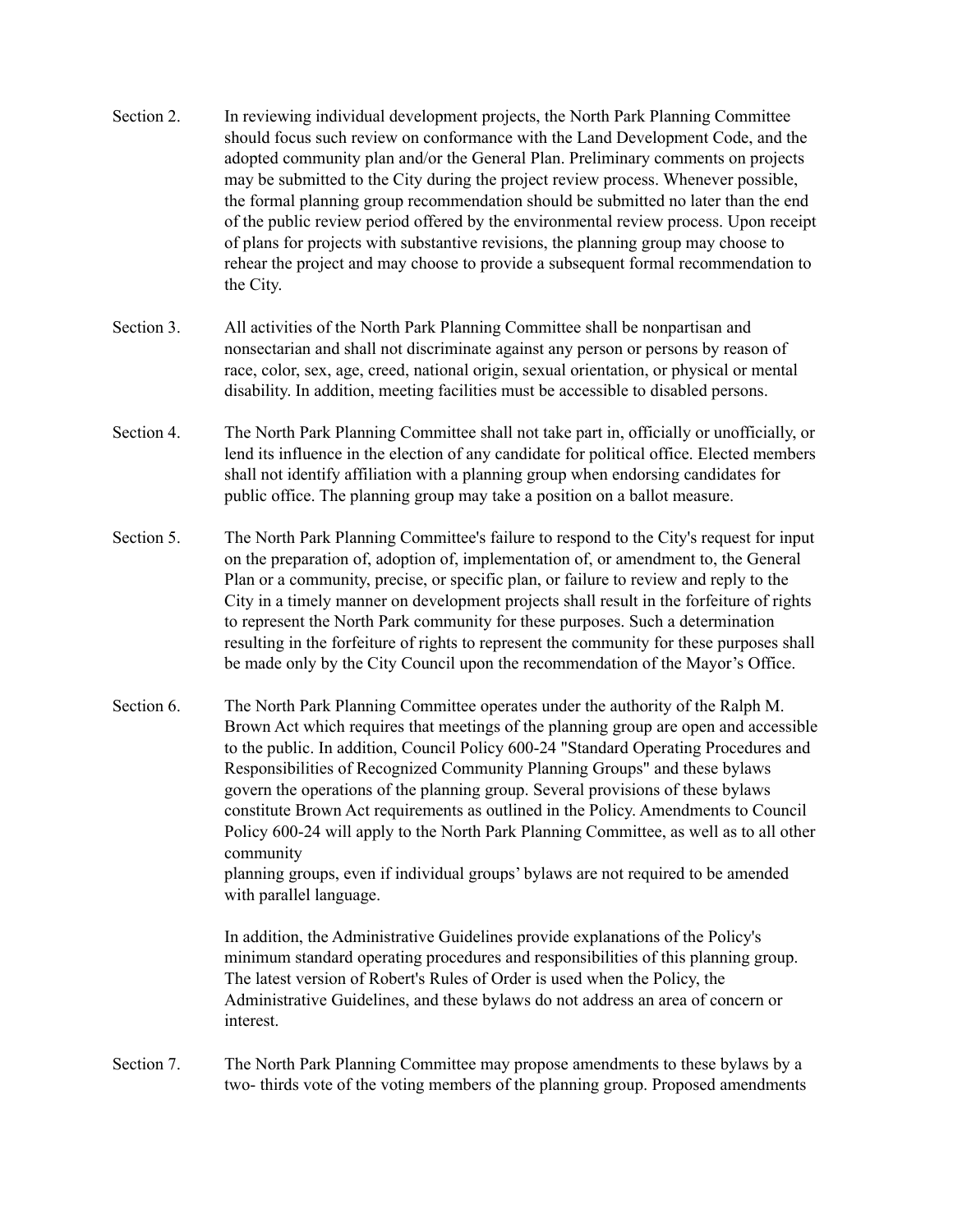shall be submitted to the offices of the Mayor and City Attorney for review and approval. Any proposed amendments that are inconsistent with Council Policy 600-24 shall not be approved by the Mayor and City Attorney and shall be forwarded to the City Council President, who shall docket the matter for Council consideration. Bylaw amendments are not valid until approved by the City.

### **ARTICLE III Community Planning Group Organizations**

- Section 1. The North Park Planning Committee shall consist of 15 elected members to represent the community. These members of the planning group shall constitute the officially recognized community planning group for the purpose of these bylaws and Council Policy 600-24.
- Section 2. Council Policy 600-24 requires that elected members of the North Park Planning Committee shall, to the extent possible, be representative of the various geographic sections of the community and diversified community interests.

On the North Park Planning Committee elected seats are filled by any eligible member identified below. There is no further restriction on the distribution of seats among interests in the community.

Planning group members shall be elected by and from eligible members of the community. To be an eligible community member an individual must be at least 18 years of age, and shall be affiliated with the community as:

- (1) a North Park **resident**, who is an individual whose primary address of residence is an address in the North Park community planning area, or,
- (2) a North Park **property owner**, who is an individual identified as the sole or partial owner of record or their designee of a real property (either developed or undeveloped) within the North Park community planning area; however, only one property owner per North Park property may vote and/or run for election to the North Park Planning Committee Board; or,
- (3) a non-resident North Park **business owner**, who must be either the sole or partial owner of a **business or not-for-profit organization** located within the North Park or designee at a non-residential real property address in the community planning area; however, only one non-resident business may hold a seat per North Park property owner or business.

An individual may become an eligible member of the community by demonstrating qualifications contained in  $(1)$ ,  $(2)$ , or  $(3)$  above to be an eligible member of the community to the NPPC Secretary or Election Subcommittee prior to the March election or at the time of voting. Member eligibility must be established after the formation of the Election Subcommittee.

To become an eligible member for candidacy purposes, an individual must: (1) submit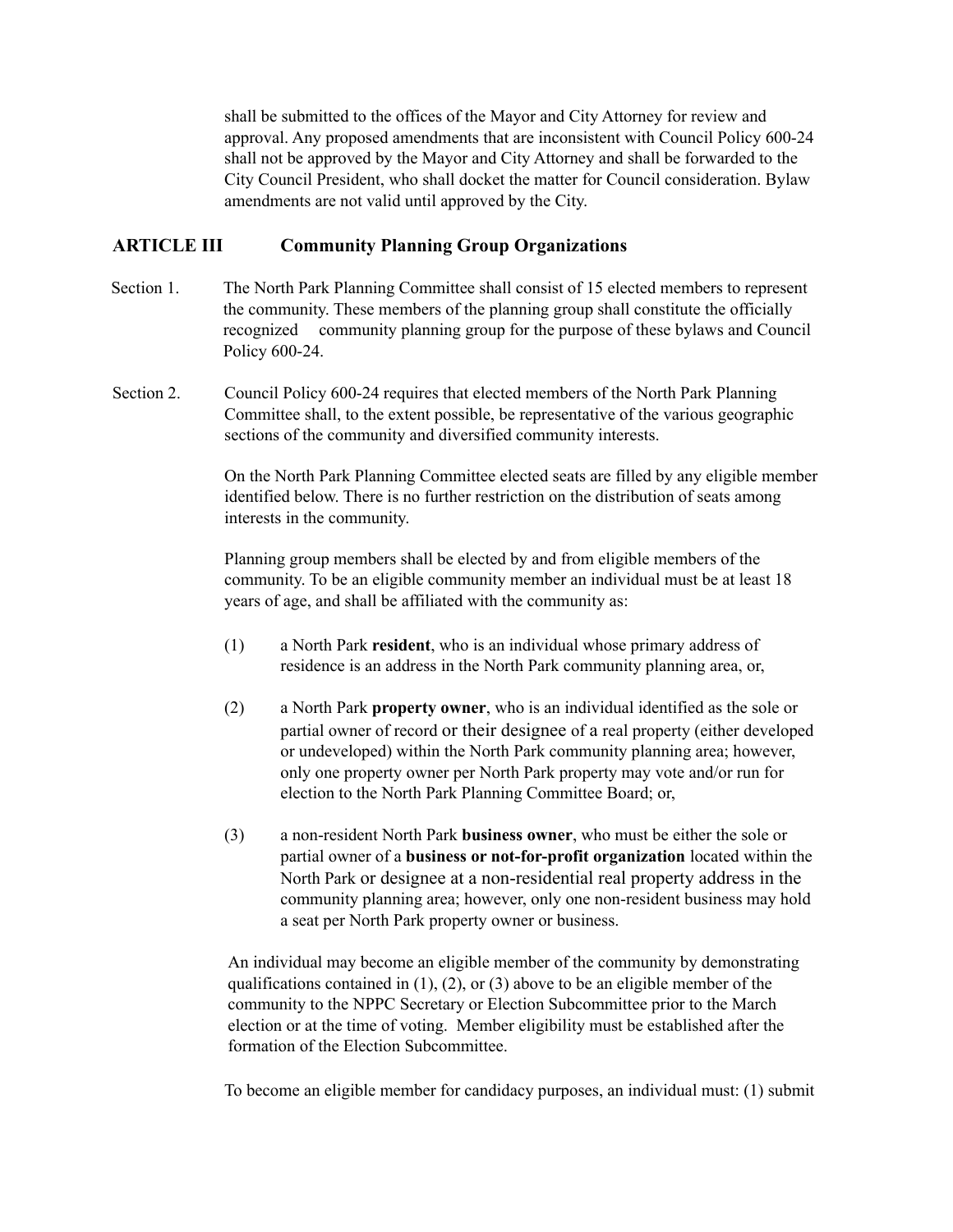an application demonstrating eligibility and (2) attend at least one meeting of the North Park Planning Committee (documented by signing in). In order to run in the March general election, these two items must be completed prior to the March election.

Once eligibility to vote is established, an individual remains an eligible member of the community until a determination is made that the individual does not meet the planning group's criteria and formal action is taken by the planning group. However, the North Park Planning Committee shall require proof of eligibility during elections.

Section 3. Members of the North Park Planning Committee shall be elected to serve for fixed terms of 2 years with expiration dates during alternate years to provide continuity.

No person may serve on the planning group for more than eight consecutive years.

The eight year limit refers to total maximum consecutive years of service time, not to individual seats held. After a one-year break in service as a planning group member, an individual who had served for eight consecutive years shall again be eligible for election to the planning group.

The planning group will actively seek new members to the extent feasible. If not enough new members are found to fill all vacant seats the planning group may retain some members who have already served for eight consecutive years to continue on the planning group without a break in service. Refer to Council Policy 600-24 Article III, Section 4 for further clarification.

- Section 4. A member of the North Park Planning Committee must retain eligibility during the entire term of service.
- Section 5. A member of the North Park Planning Committee found to be out of compliance with the provisions of Council Policy 600-24 or the planning groups adopted bylaws risks loss of defense and indemnification [legal protection and representation] pursuant to Ordinance No. O-19883 NS, and any future amendments thereto.
- Section 6. Some provisions of these bylaws constitute requirements under the Brown Act, as outlined in Council Policy 600-24. A member of the North Park Planning Committee who participates in a meeting of the planning group where actions are alleged to have been in violation of the Brown Act may be subject to civil or criminal consequences.

#### **ARTICLE IV Vacancies**

Section 1. The North Park Planning Committee shall find that a vacancy exists upon receipt of a resignation in writing from one of its members or upon receipt of a written report from the planning group's secretary reporting the third consecutive absence or fourth absence in the 12-month period of April through March each year, of a member(s) from the planning groups regular meetings.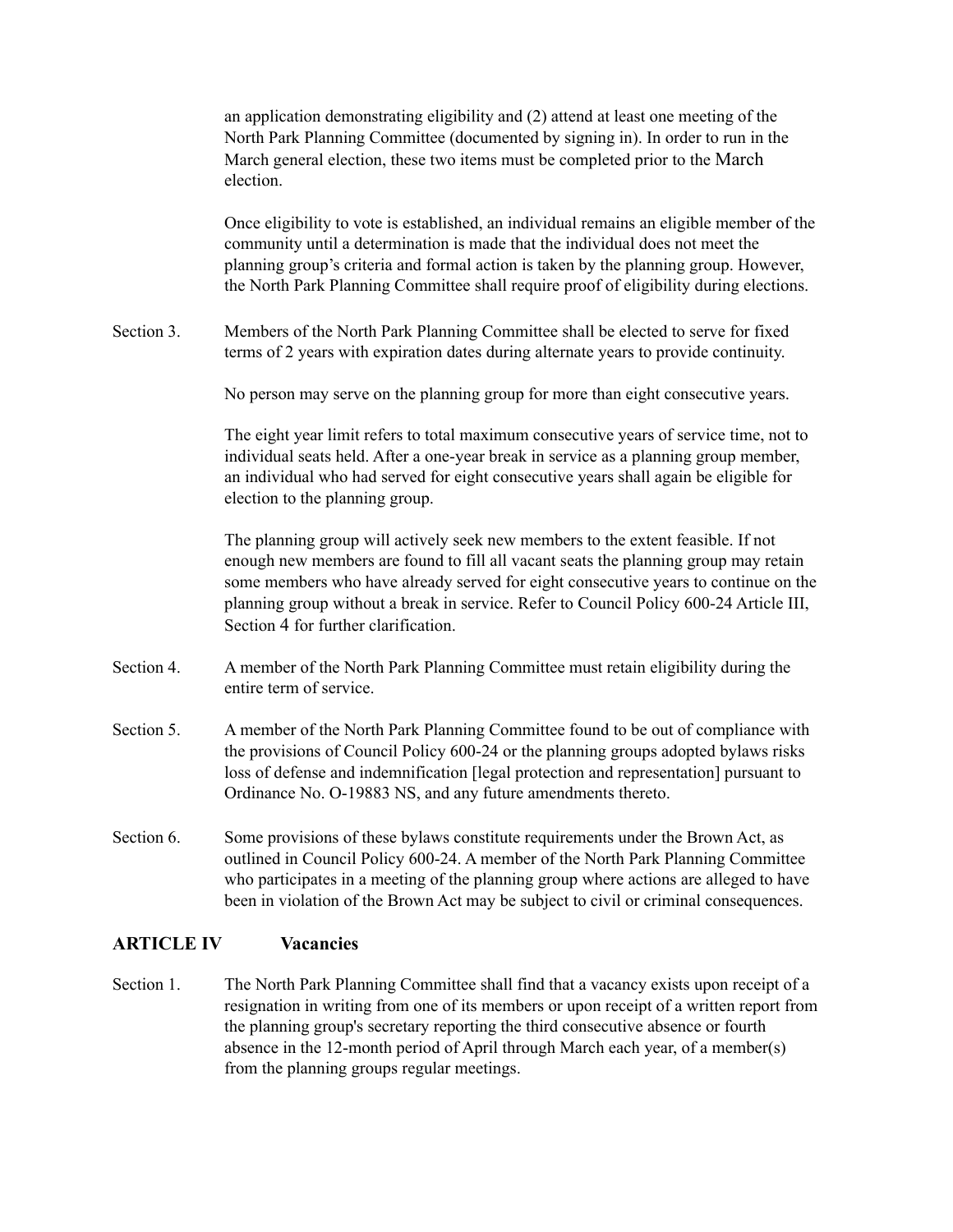A vacancy may also exist following a vote of a community planning group as described in Article III, Section 5 of Council Policy 600-24 related to ineligibility, or following conclusion of a member-removal process conducted under Article IX of the Policy, or due to adopted bylaws violations.

Section 2. Vacancies that may occur on the North Park Planning Committee should be filled no later than 120 days following the date of the determination of the vacancy. However, when the end of the 120 day period occurs within 90 days of the annual March election, the vacancy may be included in the March election. The term of office of any member filling a vacancy shall be for the balance of the vacated term.

> The North Park Planning Committee may fill vacancies at the time the vacancies are declared, or as soon as feasible. A single vacancy that occurs on the North Park Planning Committee shall be filled by the majority vote of the North Park Planning Committee.

Two or more concurrent community planning group vacancies shall be filled by a vote of all eligible members in accordance with procedures outlined in Article V.

In the case of a midterm vacancy, once the vacancy is officially declared, a list of eligible candidates shall be submitted at the next regularly scheduled meeting by the Secretary.

Section 3. When the North Park Planning Committee is unable to fill a vacancy within 120 days, as specified above, and the planning group has more than twelve members, a search for a new member should continue; however either the seat may remain vacant until the next planning group election, or these bylaws may be amended to permit decreased membership to a minimum of 12 members.

> If a vacancy remains for more than 60 days from the time a vacancy is declared, and there are less than 12 elected planning group members in good standing, the planning group shall report in writing the efforts made to fill the vacancy to the City. If, after 60 additional days, the planning group membership has not reached 12 members, the planning group will be deemed inactive until it has attained at least 12 members in good standing.

#### **ARTICLE V Elections**

Section 1. General elections of North Park Planning Committee members shall be held during the month of March in accordance with the North Park Planning Committee's adopted elections procedures.

> No later than the January meeting, the NPPC Chairperson shall appoint an Election ad hoc subcommittee of five, composed of three elected members who are not running for re-election and, if possible, two eligible members of the community. This subcommittee shall prepare a list of candidates from the qualified eligible list and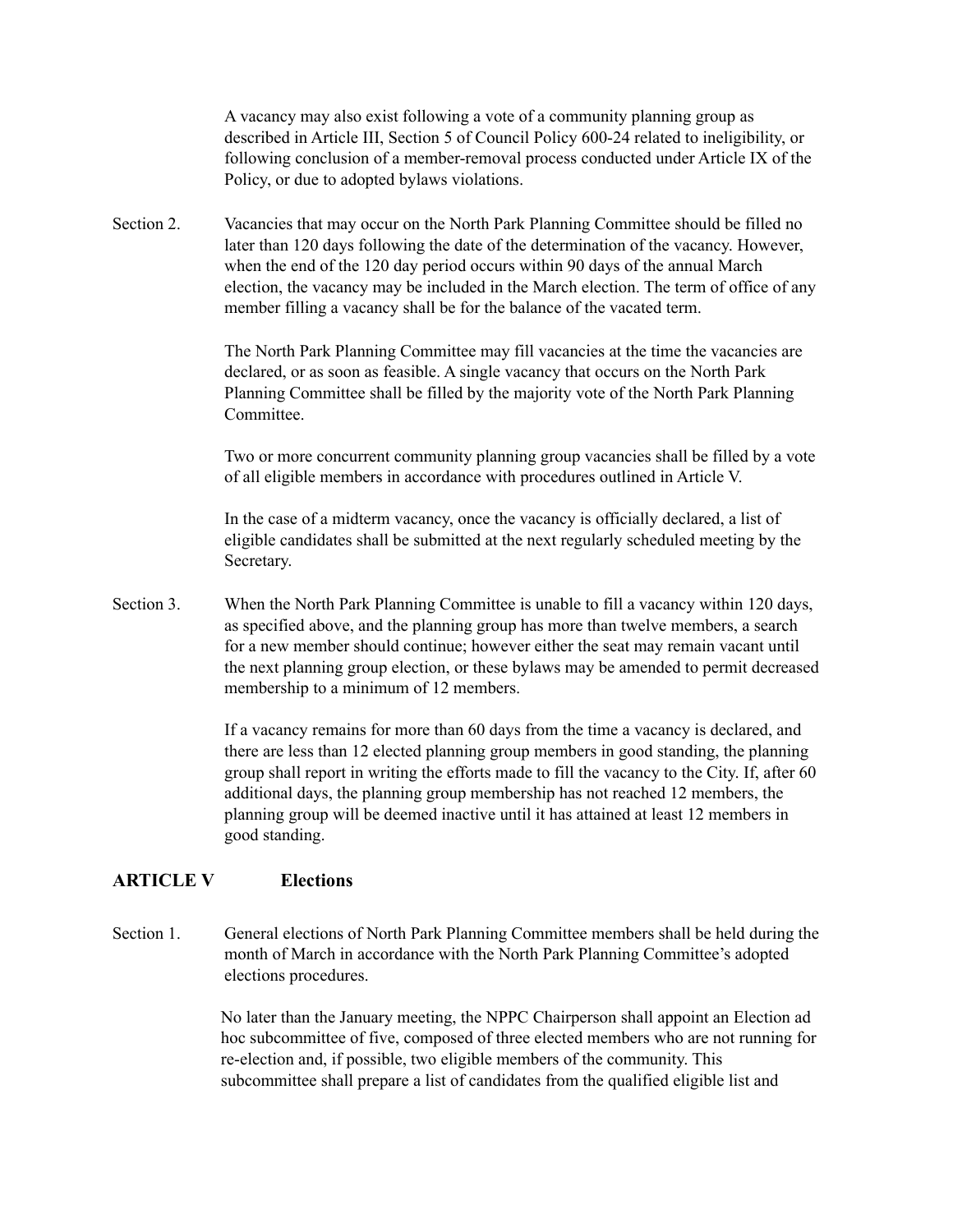current Board members whose terms have expired. In February, the Election Subcommittee shall present to the planning group a complete list of interested candidates collected up to that point in time. Candidates may be added at the February meeting. The February meeting shall include candidates' statements.

The deadline to qualify for candidacy in the March general election shall be prior to the adjournment of the February noticed regular or special meeting of the full planning group membership preceding the election.

In order to be a candidate in the March election, an eligible member of the community (see Article III, Section 2) must have documented attendance at one meeting of the North Park Planning Committee's last 12 meetings prior to the February regular meeting preceding the election.

Section 2. The North Park Planning Committee shall make a good faith effort to utilize means appropriate to publicize the planning group's eligibility requirements for candidacy and the upcoming elections.

> In the election process, the planning group shall seek enough new candidates to exceed the number of seats open for election in order to allow those who have served for eight consecutive years to leave the group for at least one year.

> The North Park Planning Committee holds its election utilizing a combination of in-person voting and an online voting option. In-person voting will occur on the Saturday preceding the March meeting and at the regular March meeting, as specified in the procedures below. The North Park Planning Committee shall submit procedures to vote on more than one day to the Mayor and the City Attorney 45 days in advance of the first day of voting for review and approval.

Absent urgent matters, the Chair shall not include any agenda items on the March meeting agenda other than accepting the election results to allow adequate time for in-person voting and vote tabulation.

The North Park Planning Committee will require proof of identity of those eligible community members who are seeking to vote in the election. The planning group shall ensure that voting is only by eligible members of the community.

The ballot presented to eligible community members to vote will clearly identify which seats individual candidates are running for, how many candidates can be selected, whether there are limitations on which candidates various categories of eligible community members can vote for, and which candidates, if any, must receive a two-thirds majority of the vote due to service beyond eight consecutive years of service.

The North Park Planning Committee planning group's policy related to write-in candidates is that write-in candidates are allowed. If it is later determined that the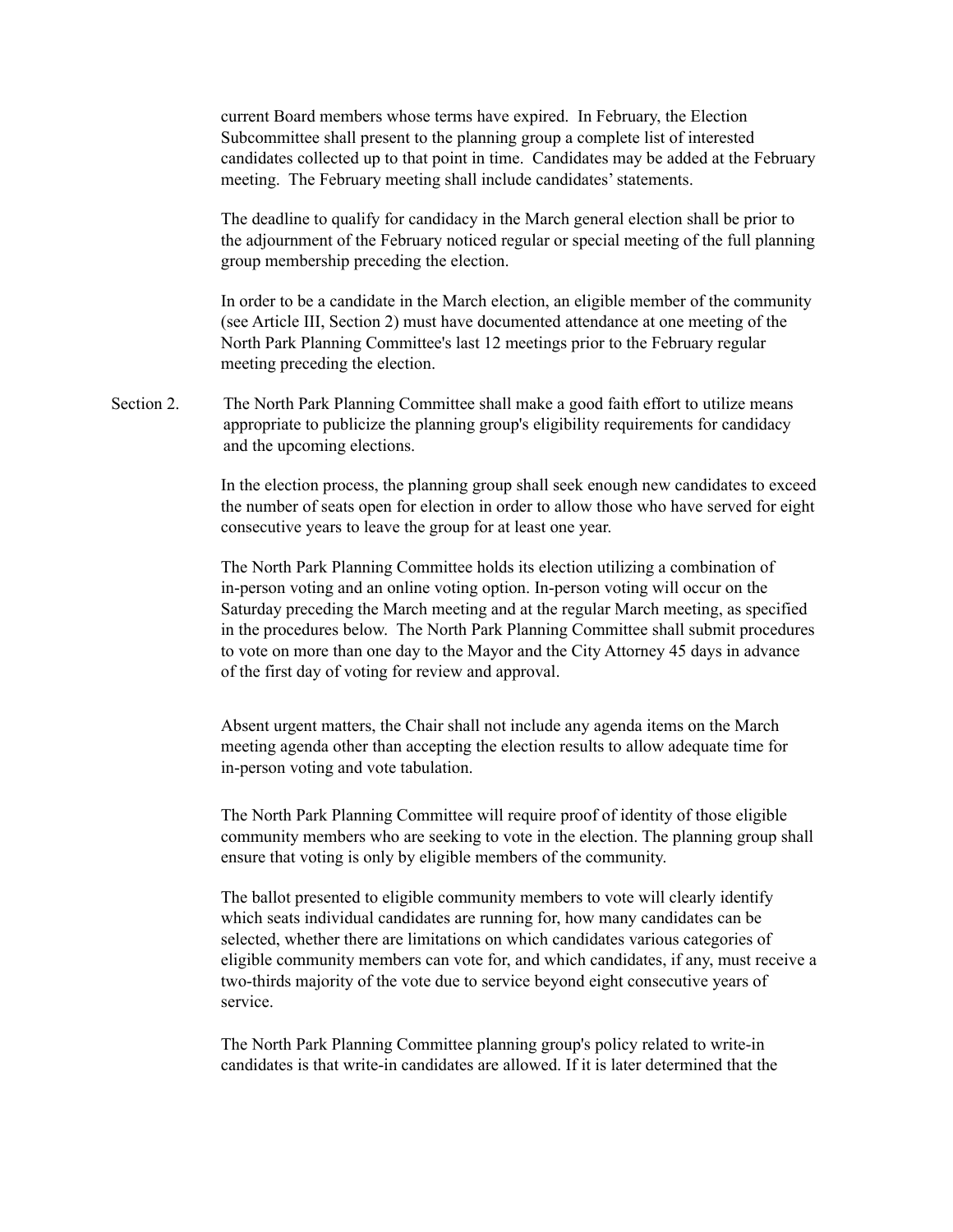write-in candidate is ineligible, any vote cast for an ineligible write-in candidate is an invalid vote and will not be counted.

- Section 3. Voting to elect new planning group members shall be by secret ballot. Proxy voting for elections is not allowed under any circumstances. Development and promotion of slates of candidates is allowed.
- Section 4. The North Park Planning Committee's election becomes final after announcing the election results at the conclusion of the noticed regular March monthly planning group meeting. The Chair is responsible for preparing, certifying, and forwarding the election report to the City. New members shall be seated in April at the start of the regular meeting in order to allow their full participation as elected members at the April planning group meeting.

Any challenge to the election results must be filed with the chair of the Election Subcommittee in writing within 24 hours of the counting of the ballots in order to allow enough time to resolve the issue.

If a challenge to the March election results is filed, it will be referred to the Election Subcommittee for resolution prior to the seating of the newly elected Board at the April regularly scheduled meeting by the process described in Article V, Section 5.C.15 below.

Section 5. The North Park Planning Committee's voting procedures are:

The ballot presented to eligible members to vote will clearly identify which categories candidates have established eligibility in, how many candidates can be selected, and which candidates, if any, must receive a two-thirds majority of the vote due to service beyond eight consecutive years of service.The ballot will also accommodate write-in candidates.

A North Park business may be represented by only one person, who may vote in the North Park Planning Committee election or become qualified as a candidate. The North Park business owner who enlists a designee to represent them must provide documentation to the North Park Planning Committee of that designated representative's identity and authorization to serve as an eligible designee for candidacy or voting as discussed below.

For descriptions of the categories, refer to Article III, Section 2

The following are procedures pertaining to the elections provisions of these bylaws:

#### **A. Pre-Election Procedures**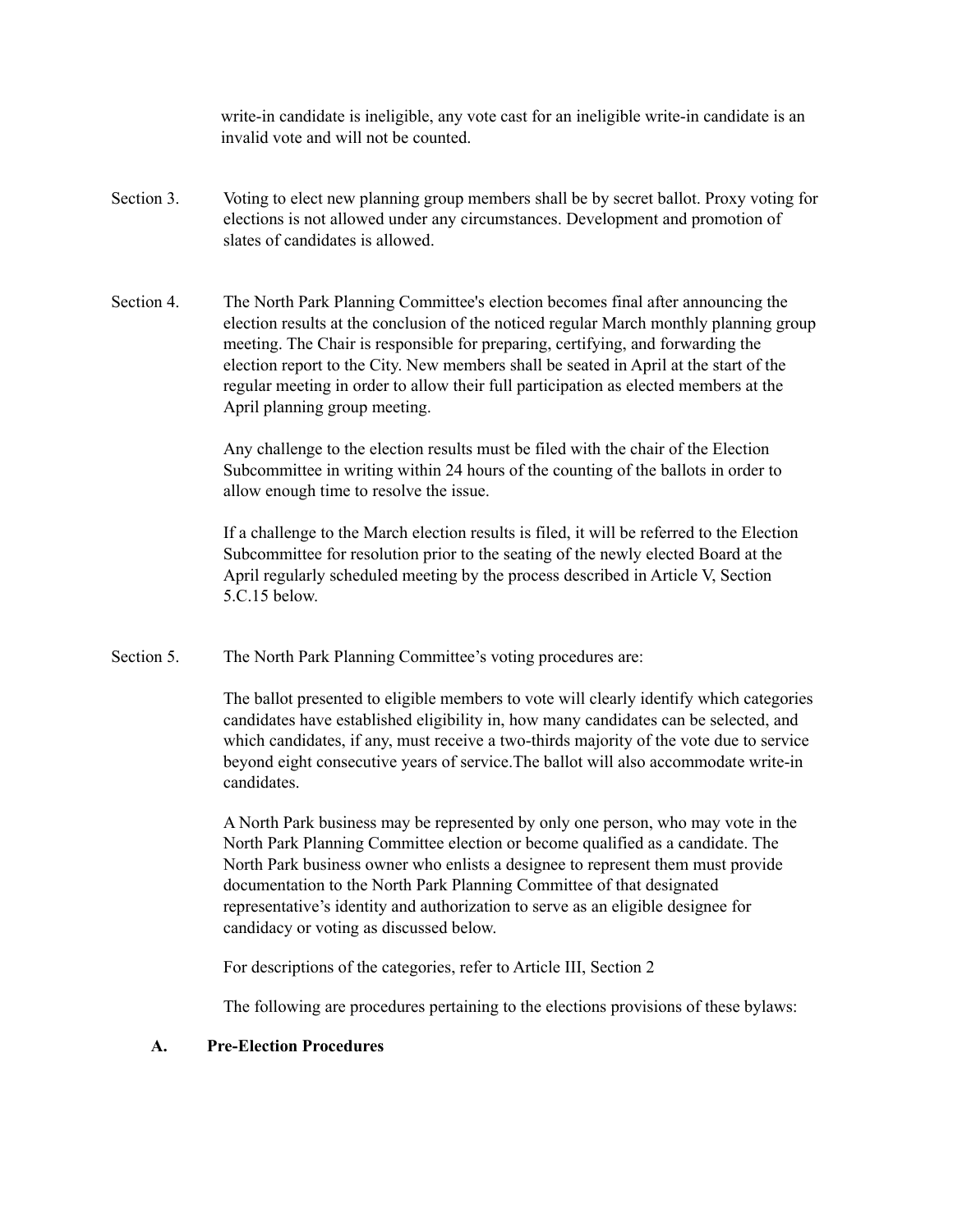- 1. Candidates will have the opportunity to make statements during the February meeting. Each candidate will be given two minutes to speak to the audience during the meeting. All candidates will be invited to submit a statement, not exceeding 200 words, to be posted on the NPPC's website. A candidate who is unable to attend the February meeting will have their statement, if available, read during the February meeting.
- 2. Voting time: Voting will occur at three times: (1) online voting will be open for one week preceding the March meeting; (2) an in-person voting window will be held for at least three hours on the Saturday preceding the March meeting; and (3) an in-person voting window will be held for at least two hours on the evening of the March Meeting. The Election Subcommittee will prepare a voting guide, including the start time and end time of all voting times, to be presented at the February meeting and posted on the NPPC's website.
- 3. In-person voting locations: To be publicly noticed as part of the voting guide prepared by the Election Subcommittee.
- 4. Electioneering is prohibited within the building where and when the election is taking place at either in-person voting option.
- 5. Eligibility to vote. The North Park Planning Committee will require (1) proof of identity and (2) proof of eligibility of those community members who are seeking to vote in the election. The Election Subcommittee shall allow voters to establish eligibility to vote after the formation of the Election Subcommittee and through any voting period, as specified by the subcommittee.
	- a. The planning group shall ensure that voting is only by eligible members of the community. A potential voter must be an eligible community member, as described in Article III, Section 2. In addition to the eligibility documentation discussed in the next subsection, a voter unable to present such documentation may also seek to establish eligibility by an alternative, reasonable means to the Election Subcommittee. Any disputes regarding voter eligibility will be resolved by a 4/5ths vote of the Election Subcommittee. Voter eligibility disputes will be resolved before that member of the community is allowed to cast a ballot.
	- b. All voters must produce a government-issued picture ID to establish their identity (e.g., a driver's license) and provide the following documentation based on the appropriate category unless establishing eligibility by alternative reasonable means, as discussed in the previous subsection:
		- i. **A resident**, who is an individual whose primary address of residence is an address in the North Park community planning area, shall provide:
			- 1. A picture ID to establish their identity and residency in North Park. In lieu of driver's license, a bill (such as City Water, SDG&E, AT&T etc.) dated within the previous 60 days with the individual's name and address clearly stated may be substituted.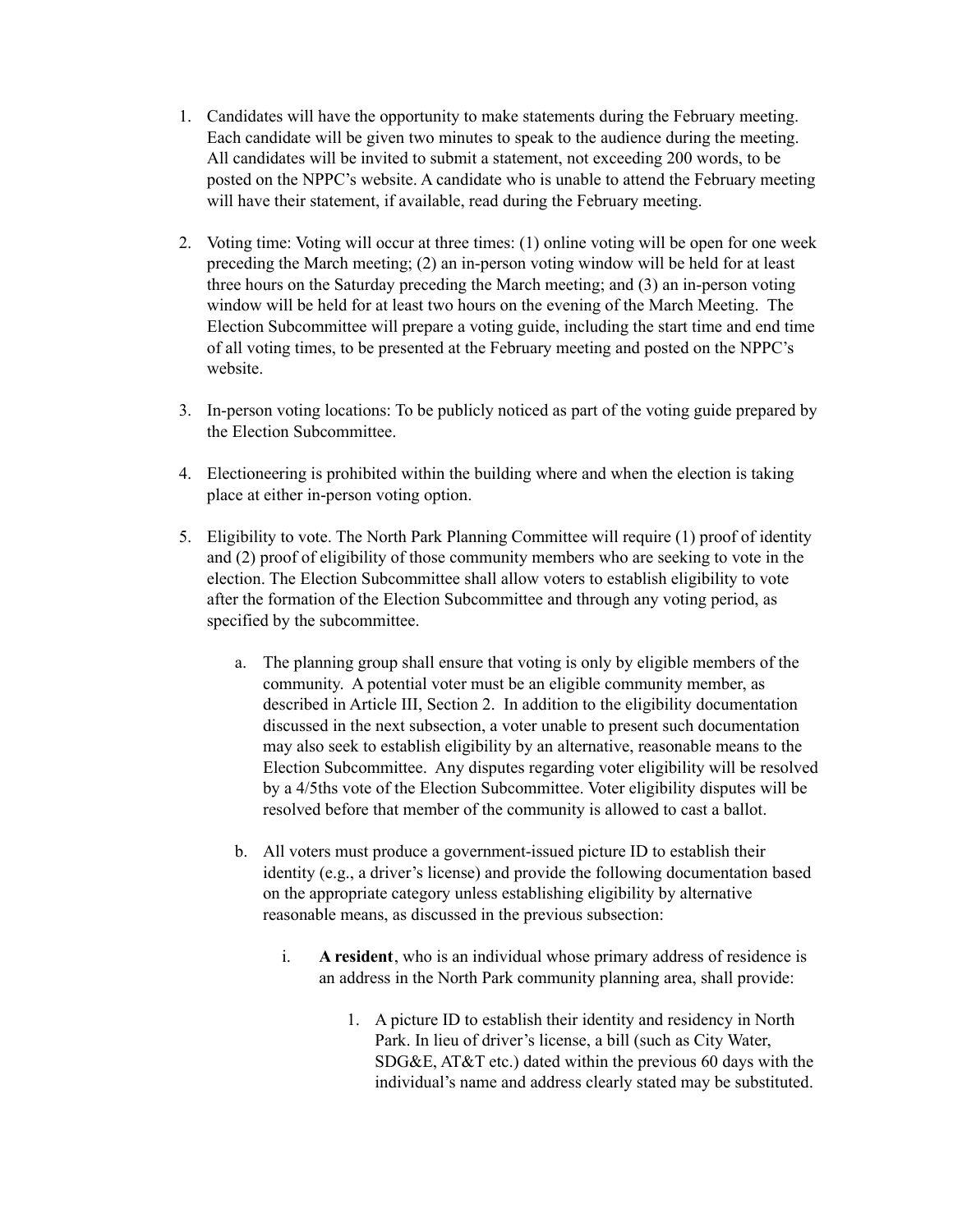- ii. **An owner of residential or commercial real property (either developed or undeveloped)**, who may or may not reside in North Park and is the individual identified as the sole or partial owner of record, or their designee within the community planning area, shall provide:
	- 1. Either of the following identifications: A current property tax bill with the voter's name on it, or a copy of the page of the property owner's mortgage with the individual's name and North Park property address clearly stated.
	- 2. If the voter is a designee of the owner, they must provide documentation in #1, plus provide a formal letter from the property owner designating the individual as that property's representative.
- iii. **A local business person**, who is a local business owner, operator, or designee at a non-residential real property address in the North Park community planning area (only one business owner representative of a particular establishment may hold a seat on the community planning group at one time), shall provide:
	- 1. Business tax certificates to identify ownership or a partnership of owners on the certificate.
	- 2. If the voter is a designee, they must provide documentation in #1, plus provide a formal letter from the business owner designating that individual as the business's registrant representative.
- iv. **A non-profit entity or umbrella organization representative,** who is a designee of a local non-profit or umbrella organization with a non-residential real property address in North Park (only one non-resident representative of a particular establishment may hold a seat on the North Park Planning Committee at one time), shall provide:
	- 1. A formal letter from the organization designating the individual as the business's representative, signed by a member of that organization's board or administration.
- v. **Multiple category registrant.** While only one designated representative of a particular business or property owner may hold a seat on the North Park Planning Committee, if an eligible voter is both a North Park resident and a non-resident North Park business or property owner representative, the voter will be identified as a resident.
- 6. Paper Ballots must: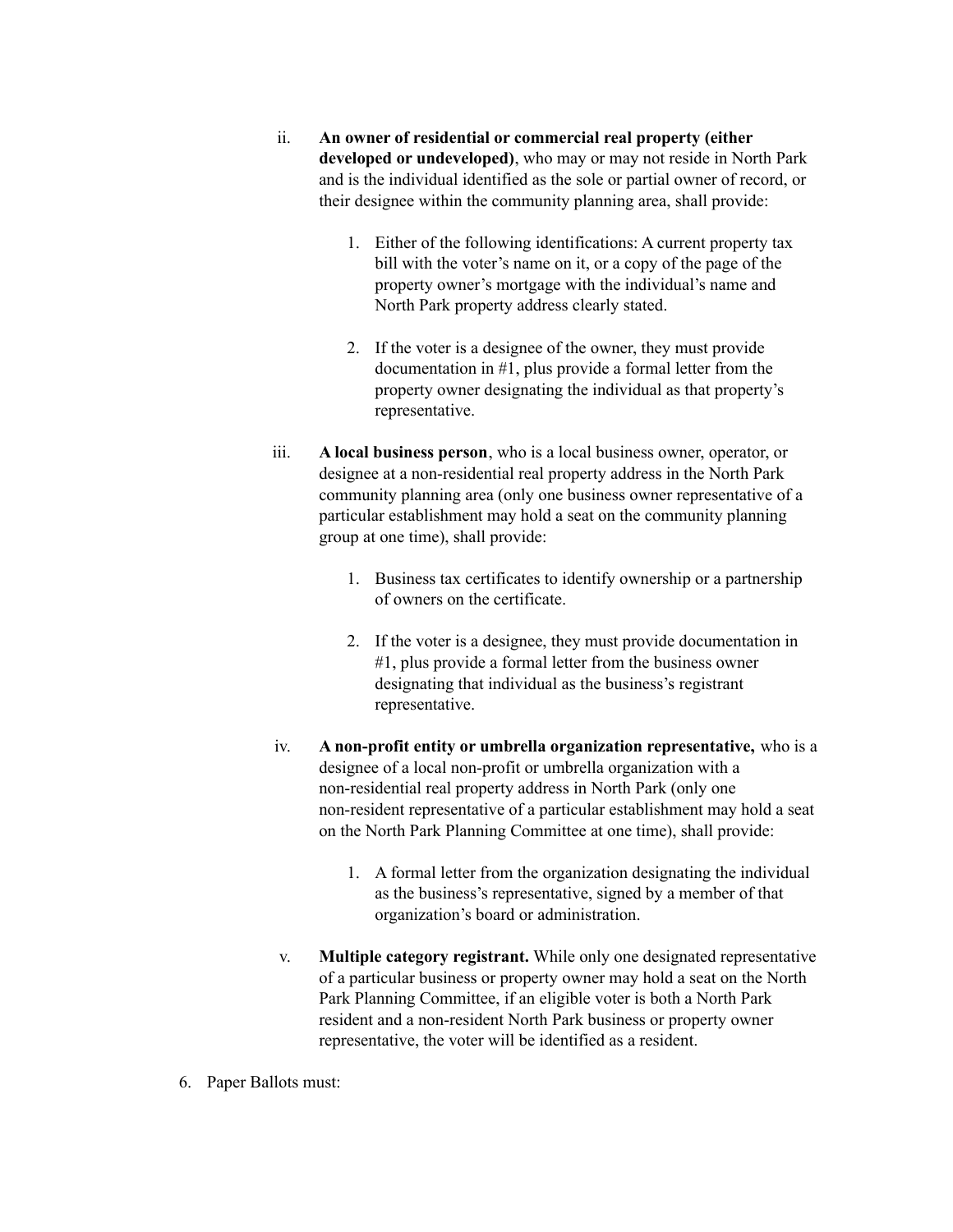- a. clearly state the number of open seats available and the maximum number of candidates to vote for;
- b. accommodate write-in candidates;
- c. state which candidates on the ballot are beyond their eight-year term limit and are running in accordance with Council Policy 600-24 Article III, Section 4.
- 7. Online Ballots must:
	- a. clearly state the number of open seats available; and the maximum number of candidates to vote for either on the ballot itself if possible or via electronic means including email and the Committee's website;
	- b. accommodate write-in candidates;
	- c. state which candidates on the ballot are beyond their eight-year term limit and are running in accordance with Council Policy 600-24 Article III, Section 4 on the ballot itself or via electronic means including email and the Committee's website.
- 8. For in-person voting, Election Subcommittee representatives and volunteer designees will staff each table, have an eligibility roster showing all voters who have established eligibility, sign-in sheet(s), and ballots.
- 9. A secure ballot box shall be made available for depositing completed ballots for the in-person voting options
- 10. An election worker having difficulties registering a voter shall ask the Election Subcommittee Chair for assistance.
- 11. If an individual is not on the Eligibility Roster, the individual seeking to vote should record their name and address on the sign-in sheet and shall submit proof of eligibility as discussed in paragraph A.5 above. The individual may be turned away if proof is not produced.

# **B. Election Procedures**

- 1. In-person voting shall begin at the times designated by the Election Subcommittee for the two designated voting windows. Completed ballots will be placed in the official ballot box and no votes will be counted until the conclusion of all designated voting windows. Votes shall be cast in pen and if a voter makes a mistake, the voter must request a replacement ballot before placing the ballot in the ballot box; mistaken ballots may not be counted, as discussed below. Once deposited, ballots may not be retrieved by the Election Subcommittee or the voter.
- 2. Voting, whether in-person or online, shall be by secret ballot.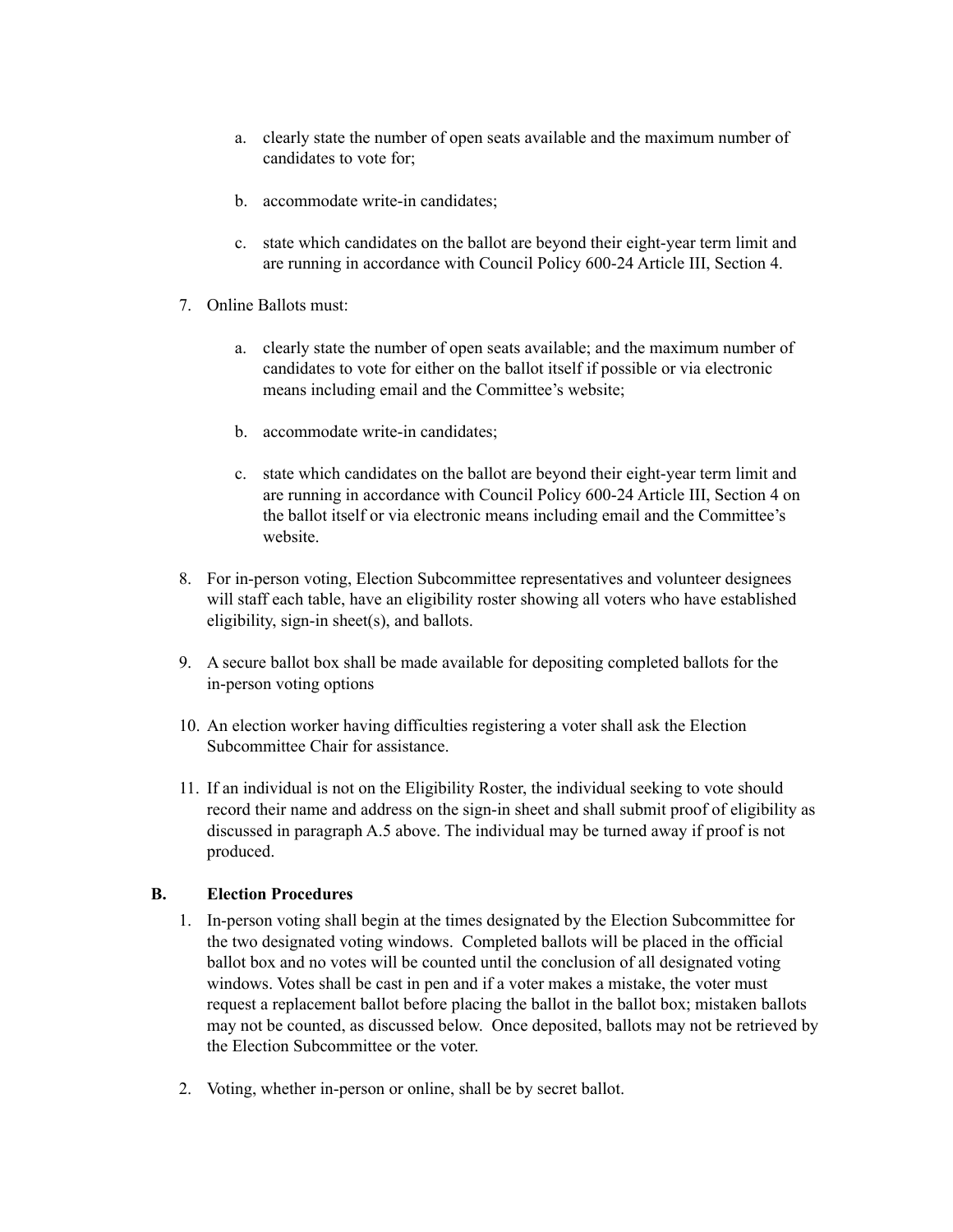- 3. The Election Subcommittee shall select a vendor for online voting and specify the vendor in the voting guide presented at the February meeting. If no viable online vendor is available, the Election Subcommittee may, but is not required to, approve a "mail in" voting option. Online voting will be conducted as specified in the voting guide and will be open for one week preceding the March meeting. Once a voter submits an online ballot, that ballot will not be cancelled to allow for in-person voting. However, if no online ballot is submitted, a voter may elect to vote in person.
- 4. Proxy voting for elections is not allowed under any circumstances.
- 5. Paper ballots may be numbered to assist in tabulation of results and do not identify the individual voter.

#### **C. Post-Voting Procedures**

- 1. The Election Subcommittee Chair shall serve as the organizer and implementer of the voting process. If the Election Chair becomes unavailable, another member of the Election Subcommittee will be appointed to serve in this role.
- 2. Use "plurality" for counting votes.
- 3. Counting paper ballots will be done in tandem by members of the Election Subcommittee and volunteers who are eligible members of the NPPC.
- 4. The Election Chair will read the candidates' names from the paper ballots. Another eligible and impartial person will observe the reading of ballots to ensure they are read accurately.
- 5. Two (2) teams of two will be used to simultaneously count ballots read by the Election Chair and will serve as both a count and an automatic recount of ballots to ensure accuracy.
	- a. These two (2) teams of two (2) will process the ballots as follows:
		- i. Team member one (1) of each team will enter the votes onto a tabulation/spreadsheet.
		- ii. Team member two (2) of each team will observe this tabulation to ensure the vote is entered correctly
		- iii. Votes will be systematically counted and compared at 25 ballot intervals. If there is a discrepancy in the total of any subset; the ballots for the candidate(s) where the discrepancy occurred will be reviewed until consistency can be reached.
		- iv. Counting will proceed in this manner until all ballots are counted.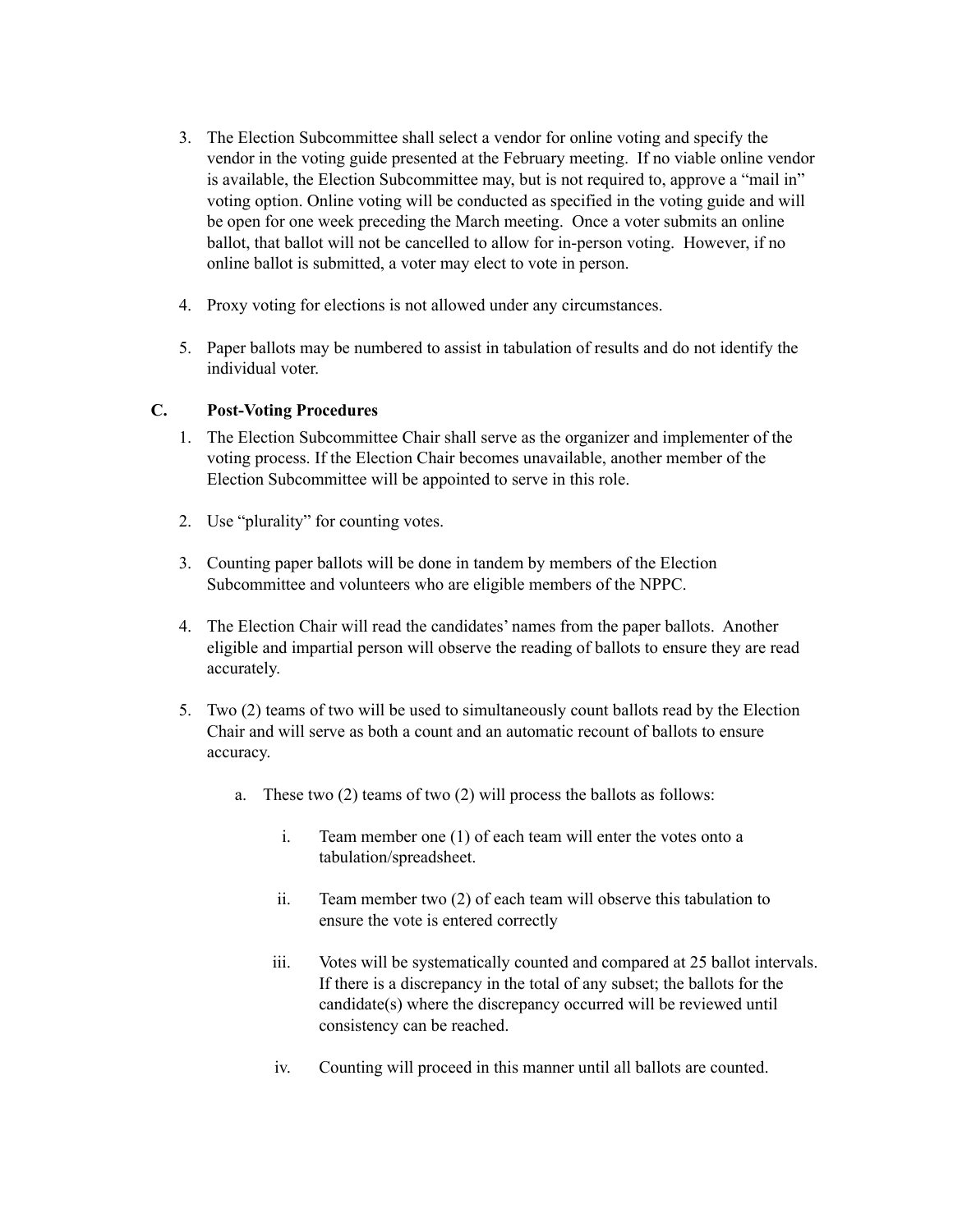- v. Each team will tabulate all the subsets to arrive at a final count.
- 6. Following the tabulation of paper ballots, the Election Chair, observed by all members of the Election Subcommittee, shall add the total paper votes to the votes received via online voting. The sum shall constitute the final vote count.
- 7. If a write-in candidate appears to have enough votes to qualify for a seat, an immediate review of their basic qualifications (resident, owner, business person, etc.), as well as NPPC Eligibility Form and Monthly Meeting Sign-In Sheets will be performed to determine if the candidate is eligible. See Section 1 above.
- 8. It is the responsibility of any potential write-in candidate to verify they meet attendance qualifications prior to the election (i.e., write-in candidates who claim to have registered or attended meetings, but did not verify their qualification with the NPPC Election Chair prior to election, may be deemed ineligible if NPPC registration paperwork does not confirm their eligibility outright).
- 9. Any vote cast for an ineligible write-in candidate will be counted toward the total maximum votes on the ballot, even though the candidate is not eligible.
- 10. All efforts will be made to accommodate and account for ballots with misspellings that clearly indicate a specific write-in candidate. Any disputes shall be resolved by a majority vote of the Election Subcommittee.
- 11. Completed Ballots voting for more than the maximum number of eligible open seats allowed will not be included in the vote count. Ballots with attempted cancelled votes (i.e., crossed-off names or marks, added notes to count certain marks but not others, or other ambiguous markings) shall be reviewed by the Election Subcommittee and counted only if a majority of the subcommittee is able to ascertain the voter's intended votes.
- 12. Candidates will be placed into vacant seats in order based on the number of votes they receive. In the event of a tie, the Election Subcommittee shall determine the winner by a random method, such as a coin-flip, drawing of straws, or drawing a name (or names) from a hat. All candidates subject to the tie break and present at the March meeting shall have the opportunity to observe the tie break.
- 13. A designate of the Election Subcommittee will submit the tabulated election results to the Chair of the North Park Planning Committee for announcement of election results at the earliest opportunity possible
- 14. Election challenges must be made within 24 hours following the March meeting adjournment. (Refer to Article V, Section 4 to review challenge procedures)
- 15. If a challenge is received, the Election Subcommittee shall promptly meet to discuss the challenge to determine if any facts to support the challenge were provided by the individual filing the challenge. Facts should be related to actions taken during the election process that are not in accordance with CP 600-24 or a community planning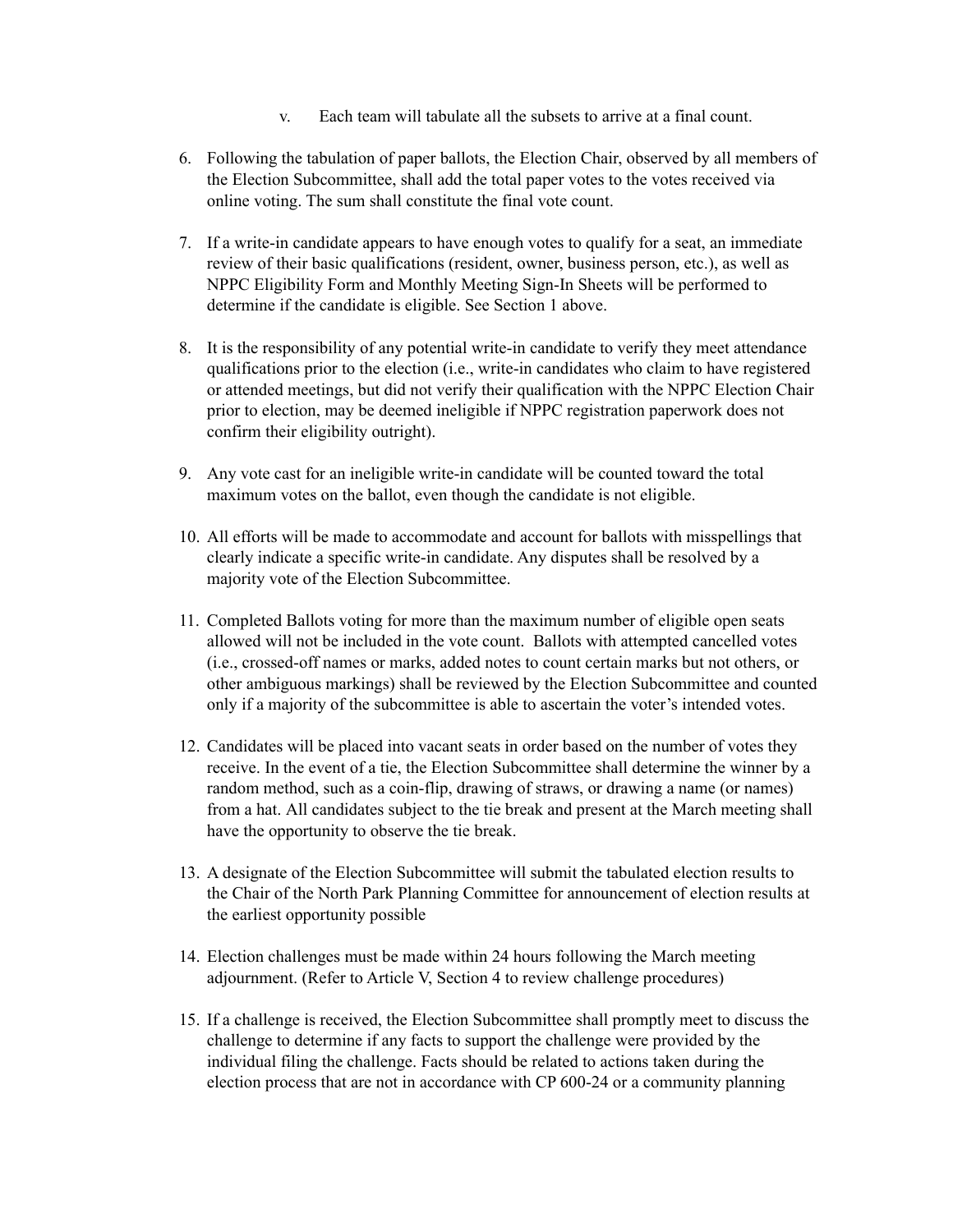group's adopted bylaws, or with announced or published election procedures or lack thereof. If there is no substance to the challenge and the election results can be certified, newly elected community planning group members shall be seated at the beginning of the April regular meeting. A ratification vote of the Election Subcommittee's findings should be placed on the April agenda for a majority vote of the voting members of the planning group. If there is substance to the challenge, the Election Subcommittee should identify, with input from the planning group's officers, the appropriate resolution. The resolution should be placed on the April agenda for a majority vote of the voting members of the planning group. City staff may be consulted if there is any question or assistance needed. Further criteria and procedures for challenges will follow Council Policy 600-24 and the Administrative Guidelines.

- 16. A challenged-induced vacancy will be filled by a vote of the North Park Planning Committee pursuant to Article IV, Section 2.
- 17. The Secretary will maintain ballots for 90 days following the March election or until the resolution of any challenge, whichever occurs later.

#### **ARTICLE VI Community Planning Group and Planning Group Member Duties**

Section 1. It is the duty of the North Park Planning Committee to cooperatively work with the City throughout the planning process, including but not limited to the formation of long-range community goals, objectives and proposals or the revision thereto for inclusion in a General or Community Plan.

> It is the duty of all planning group members to conduct official business of the planning group in a public setting. It is recognized that the officers of the planning group may oversee administrative business of the planning group, such as the assembling of the draft agenda, in preparation for public discussions. However, all substantive discussions about agenda items or possible group positions on agenda items shall occur at the noticed planning group meetings.

It is the duty of a planning group as a whole, and of each individual member, to refrain from conduct that is detrimental to the planning group or its purposes under Council Policy 600-24. No member shall be permitted to disturb the public meeting so as to disrupt the public process as set forth on the planning group's agenda.

#### Section 2. **(a) Meeting Procedures**

It shall be the duty of each member of the North Park Planning Committee to attend all planning group meetings.

(i) REGULAR AGENDA POSTING - At least 72 hours before a regular meeting, the agenda containing a brief general description of each agenda item shall be posted. The brief general description of each agenda item need not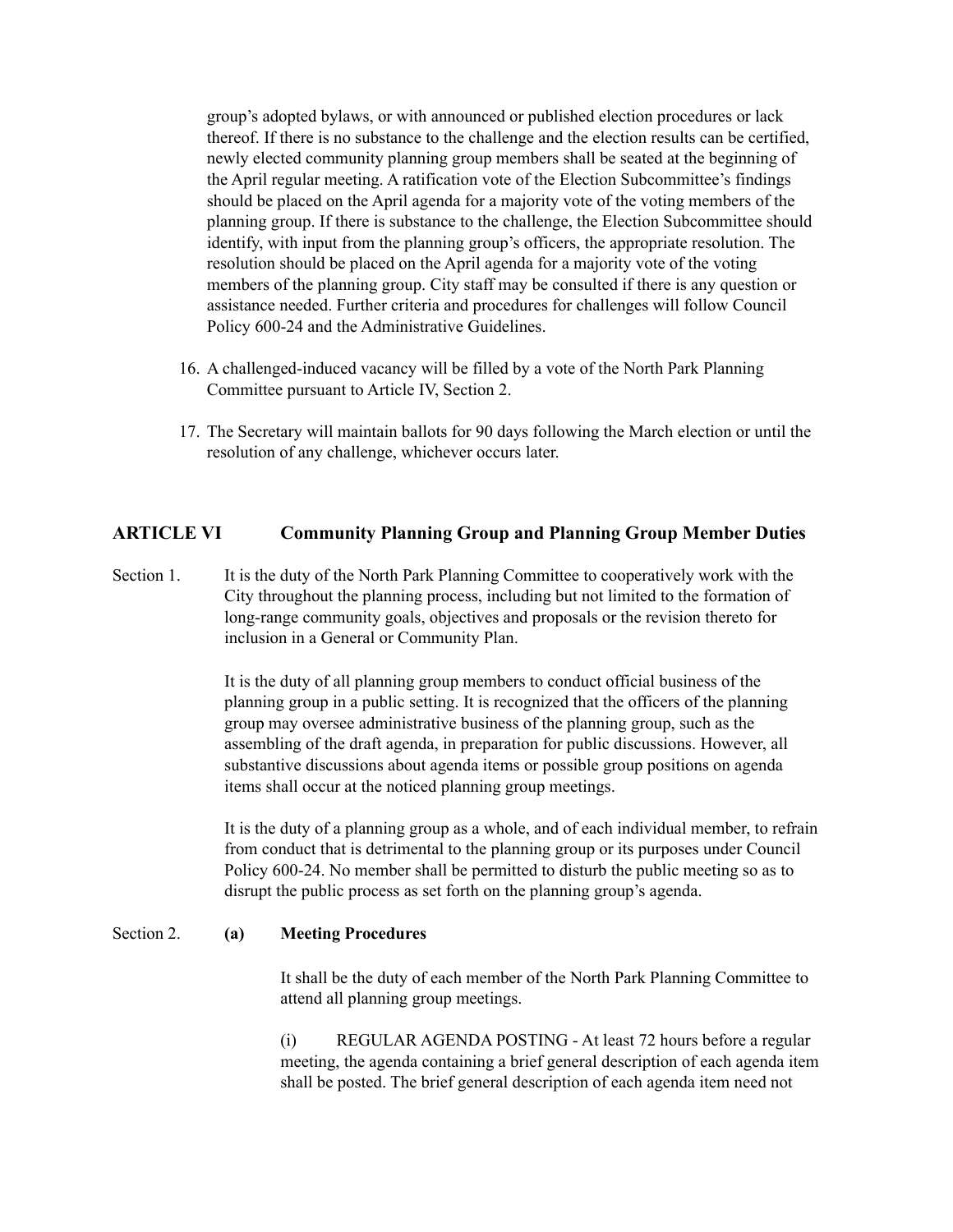exceed 20 words per item unless the item is complex. The agenda shall also provide notice of the date, time, and location of the meeting. The agenda shall be posted in a place freely accessible to the general public and shall include information on how a request for accessible accommodation may be made.

The listing of the agenda item shall include the intended action of the planning group regarding a specific item (e.g., information item, action item).

The agenda shall be offered to the City for posting on the City's website and shall be posted on the North Park Planning Committee website at least 72 hours in advance of the meeting.

(ii) PUBLIC COMMENT- Any interested member of the public may comment on agenda items during regular or special planning group meetings. In addition, each agenda for a regular planning group meeting shall allow for a public comment period at the beginning of the meeting for items not on the agenda but are within the scope of authority of the planning group. Planning group members may make brief announcements or reports to the planning group on their own activities under the public comment section of the agenda. The planning group may adopt time limits for public comment to ensure operational efficiencies.

(iii) ADJOURNMENTS AND CONTINUANCES – If the North Park Planning Committee does not convene a regularly scheduled meeting, there shall be a copy of the "Notice of Adjournment" of the meeting posted on or near the door of the place where the adjourned meeting was to be held within 24 hours after the time the meeting was to be held.

If a meeting is adjourned because less than a quorum was present, a new regular meeting agenda must be prepared. If a meeting is adjourned because no members of the planning group were present, the subsequent meeting, if not a regular meeting, must be noticed as if a special meeting.

(iv) CONTINUED ITEMS - If an item is continued from a prior regular meeting to a subsequent meeting more than 5 days from the original meeting, a new agenda must be prepared as if a regular meeting; otherwise the original meeting agenda is adequate.

(v) CONSENT AGENDA - For items to be considered for a "Consent Agenda" all of the following are required:

- 1. A subcommittee of the planning group has discussed the item at a noticed subcommittee meeting, and all interested members of the public were given an opportunity to address the subcommittee, and
- 2. The item has not substantially changed since the subcommittee's consideration.
- 3. Assuming Items 1-2 above are met, items will be added to the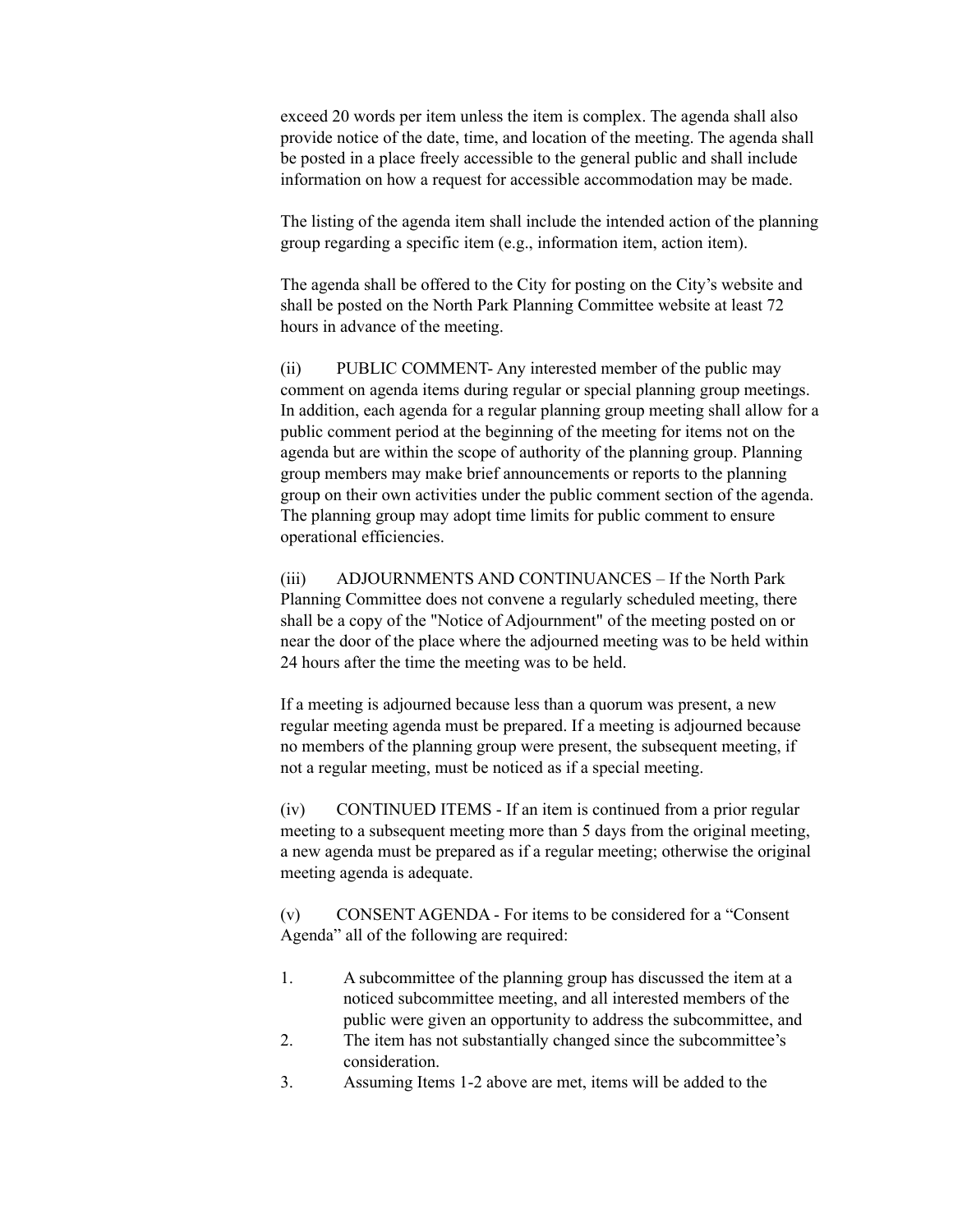Consent Agenda at the discretion of the North Park Planning Committee Chair.

- 4. An item pulled from consent will generally be added to the agenda following the last Action/Discussion Item and may be tabled to a future meeting due to time constraints.
- 5. Actions Items can be moved to the Consent Agenda if:
	- i. a North Park Planning Committee Member in attendance makes the request via a Motion, and
	- ii. there are no objections from the public, and
	- iii. there is a unanimous vote of the voting members of the North Park Planning Committee in attendance.

The comments of the subcommittee and those made by interested members of the public should be reflected in the minutes of the subcommittee. Any interested member of the public may comment on a consent agenda item. Any interested member of the public may take a consent agenda item off the consent agenda by request.

(vi) QUORUM AND PUBLIC ATTENDANCE - A quorum, defined as a majority of non-vacant seats of a planning group, must be present in order to conduct business, to vote on projects, and to take actions at regular or special planning group meetings.

No member of the public shall be required, as a condition of attendance at any meeting of the planning group, to register or provide any other information. Any attendance list or request for information shall clearly state that completion of such information is voluntary. No member of the public may be charged a fee for admittance.

(vii) DEVELOPMENT PROJECT REVIEW - The North Park Planning Committee may not, as a condition of placing an item on the agenda, require applicants to submit additional information and materials beyond which the applicant has been required to submit as part of the City's project review application process.

When reviewing development projects, the planning group shall allow participation of affected property owners, residents, and business establishments within proximity to the proposed development.

The planning group shall directly inform the project applicant or representative in advance each time that such review will take place and provide the applicant with an opportunity to present the project.

(viii) ACTION ON AGENDA ITEMS - An item not noticed on the agenda may be added if either two-thirds of the voting members of a community planning group, or every member if less than two-thirds of the voting members of the community planning group are present, determine by a vote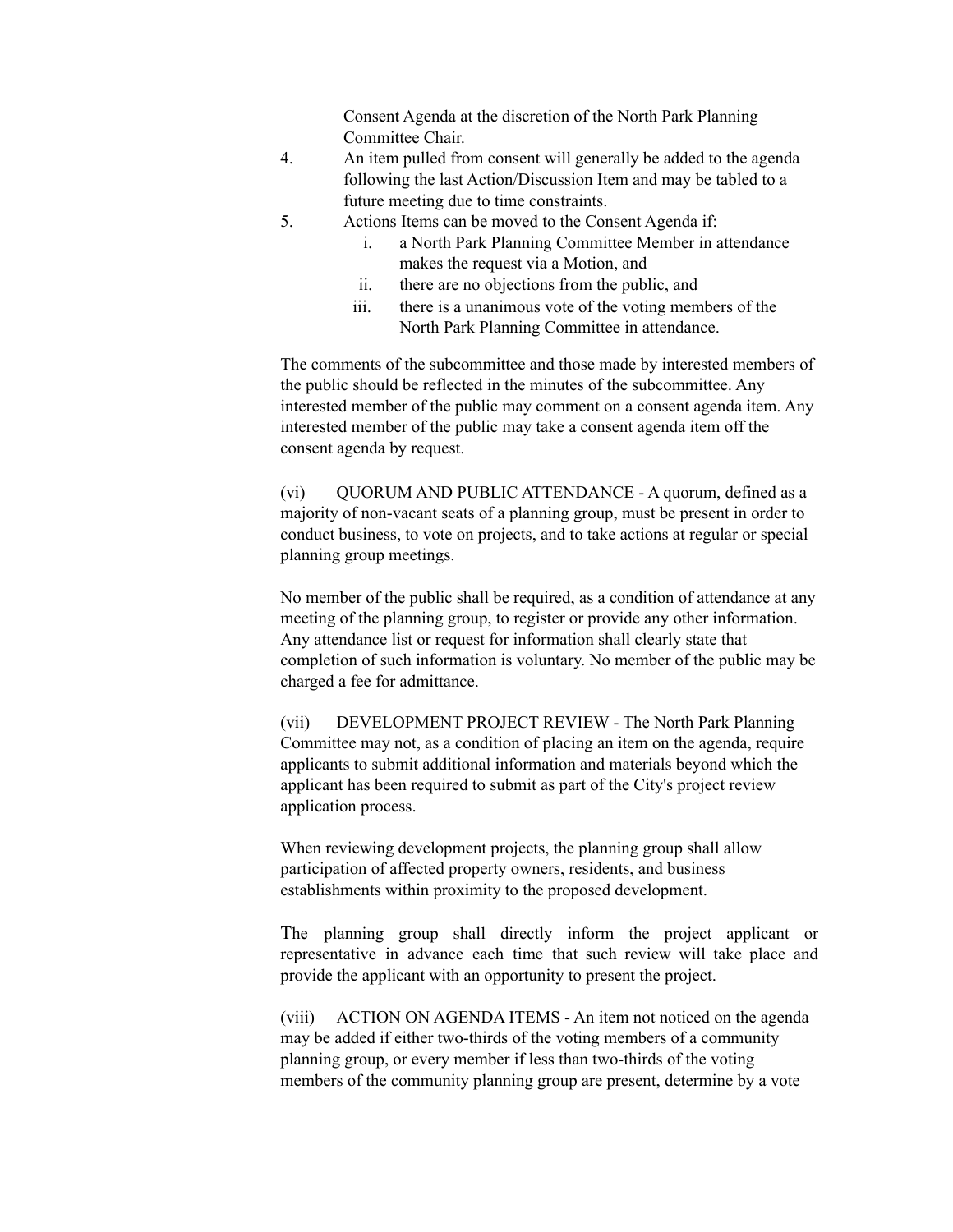that there is a need to take an immediate action, but only if the need for action came to the attention of the planning group subsequent to the agenda being posted.

A two-thirds vote of the voting members of the community planning group is required to remove an elected community planning group member in accordance with Article IX.

Removing a member due to ineligibility in accordance with Article III, Section 2 requires a majority vote of the voting members of the community planning group for the purpose of ratifying the findings presented by the Secretary to the group.

Amendments to adopted bylaws require a two-thirds vote of the voting members of the North Park Planning Committee.

A vote to approve a community plan update or a community plan amendment requires a majority vote of the voting members of the North Park Planning Committee.

All other community planning group actions, including subcommittee votes, only require a simple majority of the voting members of the community planning group in attendance when a quorum is present.

The North Park Planning Committee's Chair fully participates in planning group discussions and votes on all action items.

The planning group shall not engage in, or allow, secret ballot or proxy voting on any agenda item. Other methods of absentee voting on agenda items, such as by telephone or by e-mail, are also prohibited.

Votes taken on agenda items shall reflect the positions taken by the elected or appointed positions on the planning group identified in Article III Section 1 of Council Policy 600-24.

(ix) COLLECTIVE CONCURRENCE - Any attempt to develop a collective concurrence of the members of the North Park Planning Committee as to action to be taken on an item by members of the planning group, either by direct or indirect communication, by personal intermediaries, by serial meetings, or by technological devices, is prohibited, other than at a properly noticed public meeting.

(x) SPECIAL MEETINGS - The Chair of the North Park Planning Committee, or a majority of planning group members, may call a special meeting. An agenda for a special meeting shall be specified as such, and shall be prepared and posted at least 24 hours before a special meeting.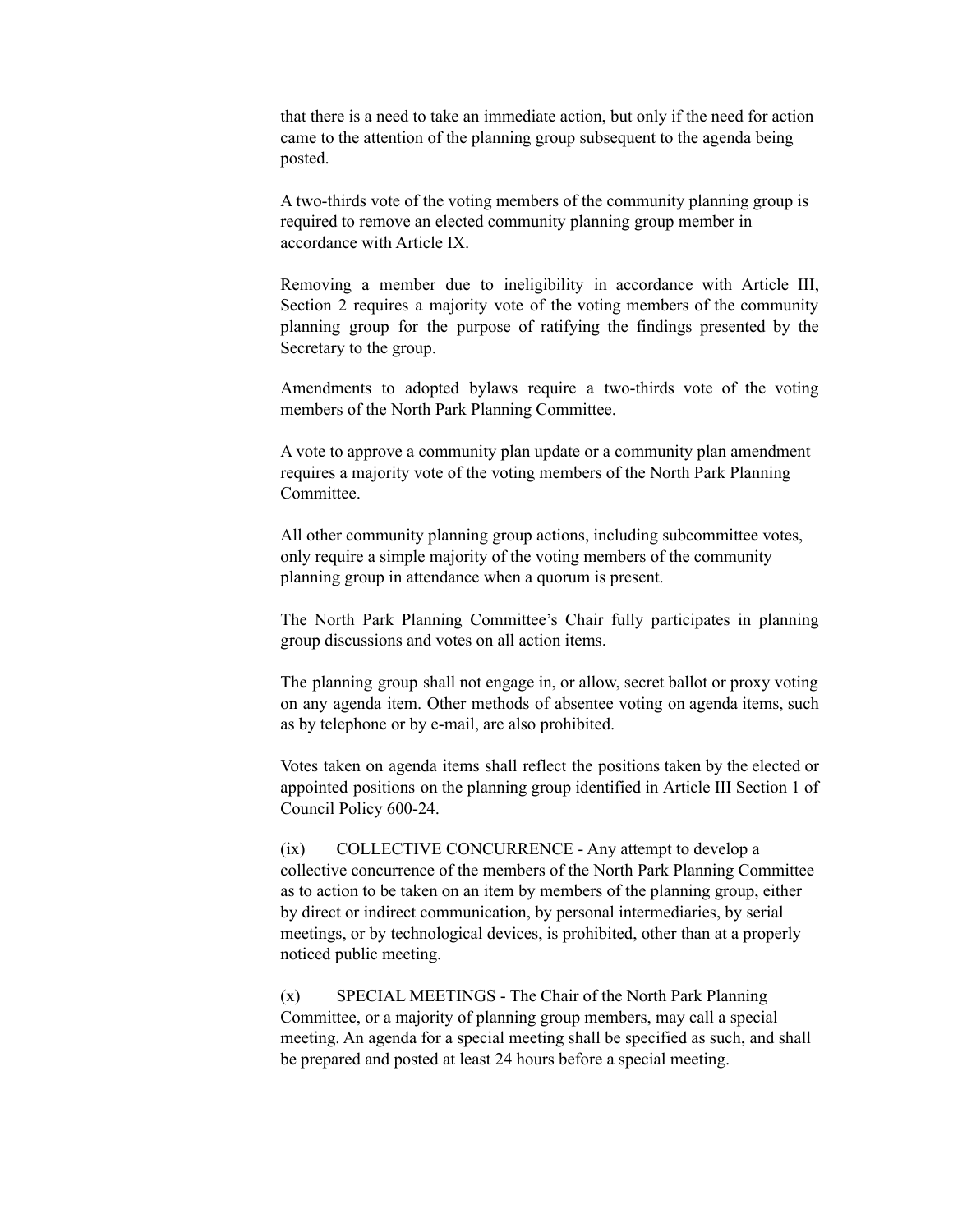Each member of the planning group shall receive the written notice of the meeting at least 24 hours before the time of the meeting as specified in the notice unless the member files with the planning group secretary a written waiver of notice at, or prior to the time of, the meeting. Written notice shall be delivered to each local newspaper of general circulation and radio or television station requesting notice in writing at least 24 hours before the time of the meeting. The notice shall identify the business to be transacted or discussed at the meeting. No other business shall be considered at this meeting. Public testimony on agenda items must be allowed; however, the non-agenda public comment period may be waived.

(xi) EMERGENCY MEETINGS - Emergency meetings, requiring no public notice, are called for matters related to public health and safety. These matters are outside of the purview of the North Park Planning Committee and are prohibited under these bylaws.

(xii) RIGHT TO RECORD - Any person attending a meeting of the North Park Planning Committee must be allowed to record or photograph the proceedings in the absence of a reasonable finding by the planning group that the recording cannot continue without noise, illumination, or obstruction of view that constitutes, or would constitute, a persistent disruption of the meeting.

(xiii) DISORDERLY CONDUCT - In the event that any planning group meeting is willfully interrupted by a person or group of persons, so as to make the orderly conduct of the meeting infeasible, the planning group may first cause removal of the individual or individuals. If that is unsuccessful then the planning group may order the meeting room cleared and continue in session on scheduled agenda items without an audience, except that representatives of the media shall be allowed to remain. The planning group may also readmit an individual or individuals who were not responsible for the disruption.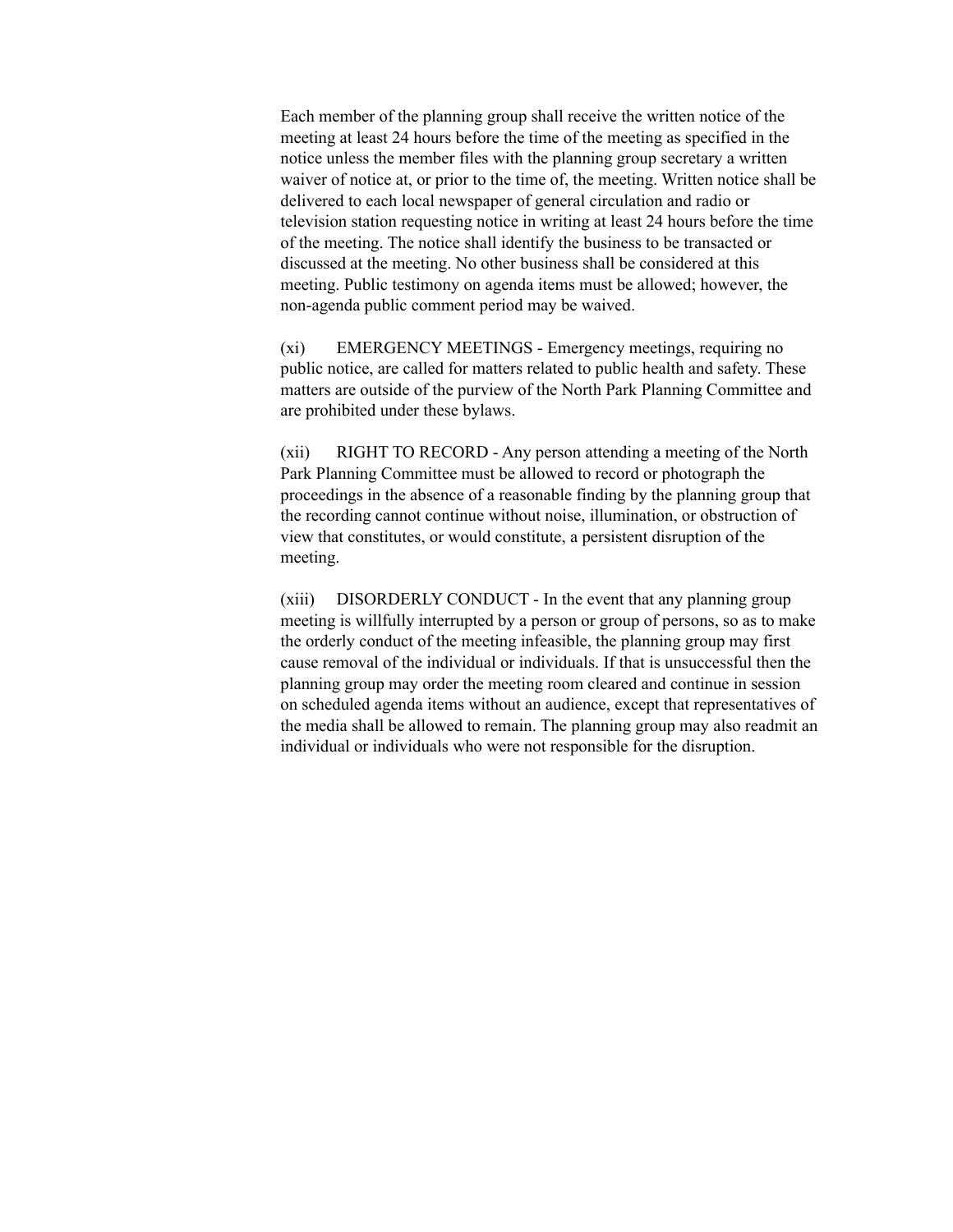#### **(b) Subcommittees**

The North Park Planning Committee may establish standing and ad hoc subcommittees when their operation contributes to more effective discussions at regular planning group meetings.

(i) STANDING SUBCOMMITTEES - Pursuant to the purpose of the North Park Planning Committee as identified in Article II, Section 1 the planning group has established the following standing subcommittees 1. Public Facilities/Transportation and 2. Urban Design/Project Review:

- 1. Standing Subcommittees are intended to be permanent.
- 2. The number of members will not exceed 13 voting members; although a number of subcommittee members for each standing subcommittee will be established;
- 3. Subcommittees must have less than a quorum of Board member; however, Board members must be the majority of members in attendance at a subcommittee meeting.
- 4. To become a member of any North Park Planning Committee subcommittee, a subcommittee member must have a current application on file. Subcommittee members must either be NPPC members or eligible non-NPPC members.
- 5. To become an eligible non-Board member, the individual must have attended no less than three subcommittee meetings in the previous twelve months as indicated on official voluntary attendance lists. An eligible non-Board member may vote after signing in at the beginning of their third subcommittee meeting. No further requirements are necessary.
- 6. Board Members are eligible to be voting subcommittee members by right, with no further requirements.
- 7. The NPPC Chair shall establish the size of the subcommittee and shall appoint the members. Names of additional eligible subcommittee members may be kept on a list and in the case of foreseen absences of previously-appointed subcommittee members, an eligible subcommittee member may be called upon to become part of the quorum of the subcommittee.
- 8. All subcommittee members must complete the Community Orientation Workshop within 60 days of becoming an eligible voting member of the subcommittee.
- 9. Any eligible non-Board subcommittee member shall be removed after the third consecutive or fourth absence in any twelve-month period in which subcommittee meetings are held.
- 10. Standing Subcommittee Chairs are appointed by the NPPC Chair. They will keep a roster of eligible members who are subcommittee members.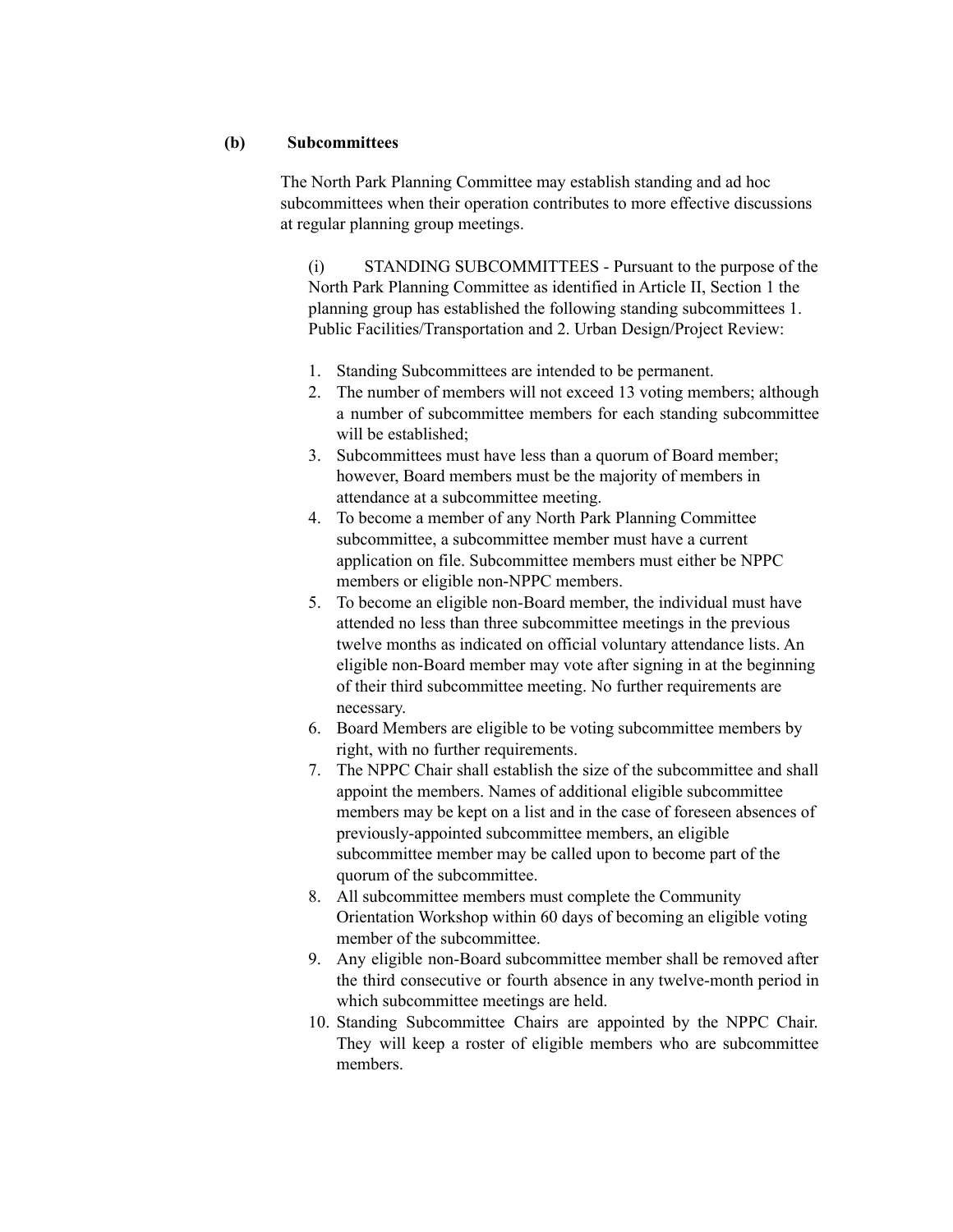Duties will include but not be limited to visiting sites, evaluating issues, proposals, and documents and making recommendations to the North Park Planning Committee.

(ii) AD HOC SUBCOMMITTEES - The North Park Planning Committee will also create as needed Ad Hoc Committees to address a particular planning or operational matter (such as the Elections Subcommittee).

(iii) SUBCOMMITTEE COMPOSITION – Subcommittees shall contain a majority of members who are members of the planning group.

Non-members, who are duly appointed by a planning group to serve on a subcommittee, may be indemnified by the City in accordance with Ordinance No. O-19883 NS, and any future amendments thereto, provided they satisfy any and all requirements of the Administrative Guidelines.

(iv) RECOMMENDATIONS – Subcommittee recommendations must be brought forth to the full planning group for formal vote at a noticed public meeting. In no case may a committee or subcommittee recommendation be forwarded directly to the City as the formal recommendation of the planning group without a formal vote of the full planning group.

#### **(c) Abstentions and Recusals**

(i) RECUSALS - Any member of the North Park Planning Committee with a direct economic interest in any project that comes before the planning group or its subcommittees must disclose to the planning group that economic interest, and must recuse from voting and not participate in any manner as a member of the planning group for that item on the agenda.

(ii) ABSTENTIONS – In limited circumstances, planning group members may abstain from either voting on an action item, or from participating and voting on an action item. The member must state, for the record, the reason for the abstention.

#### **(d) Meeting Documents and Records**

(i) AGENDA BY MAIL - Requests to mail copies of a regular agenda, and any accompanying material, shall be granted. Such materials shall be mailed when the agenda is posted, or upon distribution to a majority of the members of the community planning group, whichever occurs first. A request to receive agendas and materials may be made for each calendar year and such request is valid for that entire year, but must be renewed by January 1 of the following year. A cost- recovery fee may be charged for the cost of providing this service.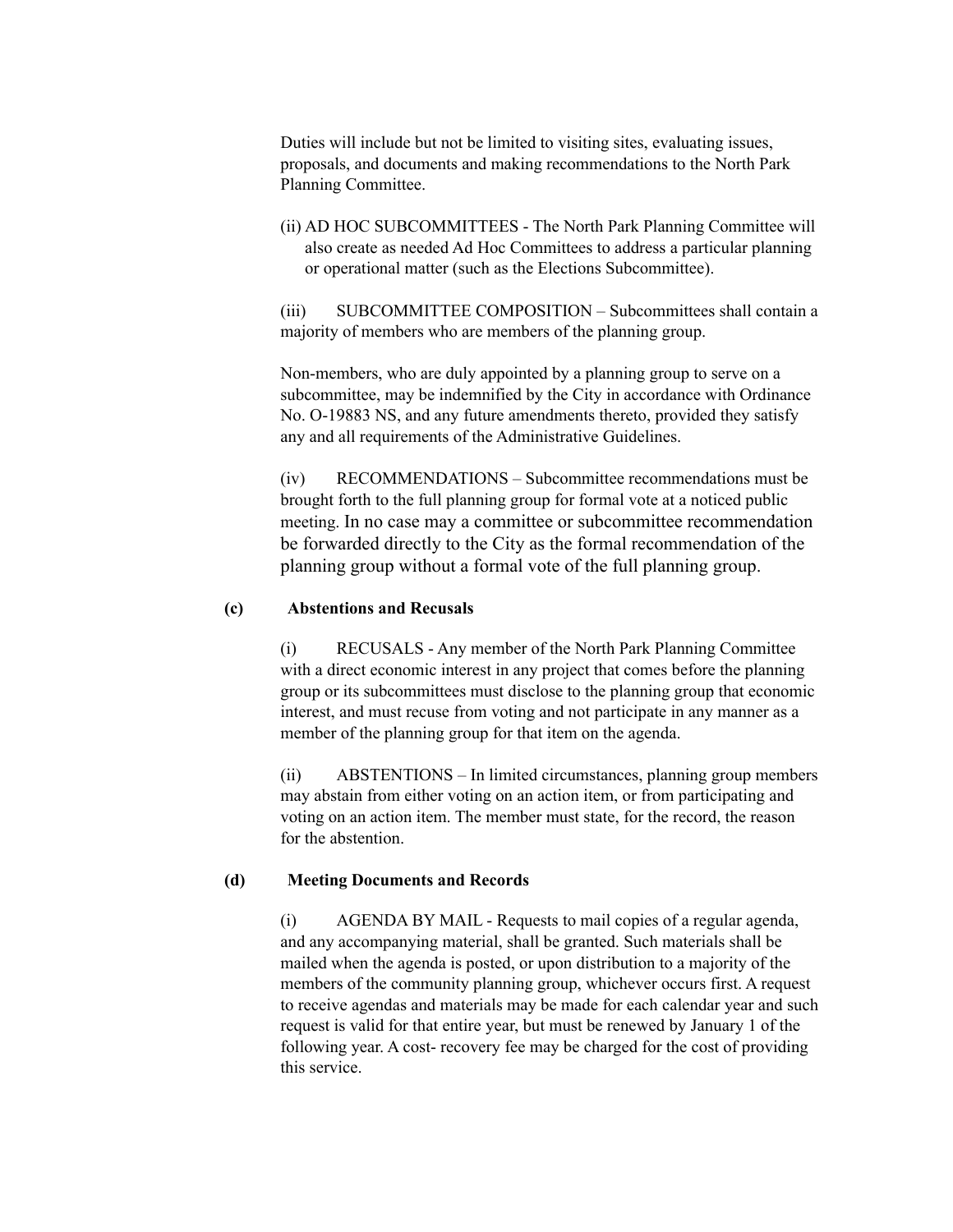(ii) AGENDAAT MEETING - Any written documentation prepared or provided by City staff, applicants, or planning group members that is distributed at the planning group meeting; shall be made available upon request for public inspection without delay. If such material is distributed at the planning group meeting, then it shall be made available upon request at the meeting. If such material is prepared by someone other than City staff, applicants, or planning group members, or is received from a member of the public during public testimony on an agenda item, then the material shall be made available for public inspection at the conclusion of the meeting. A cost-recovery fee may be charge for the cost of reproducing any the materials requested by an individual or individuals.

(iii) MINUTES – For each planning group meeting, a report of North Park Planning Committee member attendance, and a copy of approved minutes shall be retained by the planning group, and shall be available for public inspection. A copy of the draft minutes should be made available for public inspection as soon as possible but no later than the group's next regularly scheduled meeting. Draft minutes shall be also be posted to the North Park Planning Committee website. The minutes of each planning group meeting shall include the votes taken on each action item and reflect the names for, against and abstaining when the vote is not unanimous. Recusals shall also be recorded. Minutes should record speakers and public testimony, and whether each project applicant (whose project was subject to planning group action) appeared before the planning group. If an applicant did not appear before the planning group then the meeting minutes must indicate the date when and type of notification (e.g. electronic, telephonic, facsimile) provided to the applicant requesting his or her appearance at the planning group meeting. A copy of the approved minutes shall be submitted to the City within 14 days after approval by the planning group. Approved minutes will be posted to the North Park Planning Committee website within 14 days of approval.

The North Park Planning Committee is not required to audio or videotape meetings, but if recordings are made, they are subject to a public request to inspect without charge. A cost-recovery fee may be charged for copies of recordings.

Whether stated or unstated, every motion approved by the North Park Planning Committee or a subcommittee thereof, will be understood to include a clause authorizing the author or the chair to make non-substantive corrections of formatting, punctuation, grammar, spelling, or typographical error to the approved motion or the document authorized thereby.

(iv) RECORDS RETENTION – North Park Planning Committee records must be retained for public review. Community planning group records are meeting agendas and any other writings that are distributed to at least a majority of the group members in connection with a matter subject to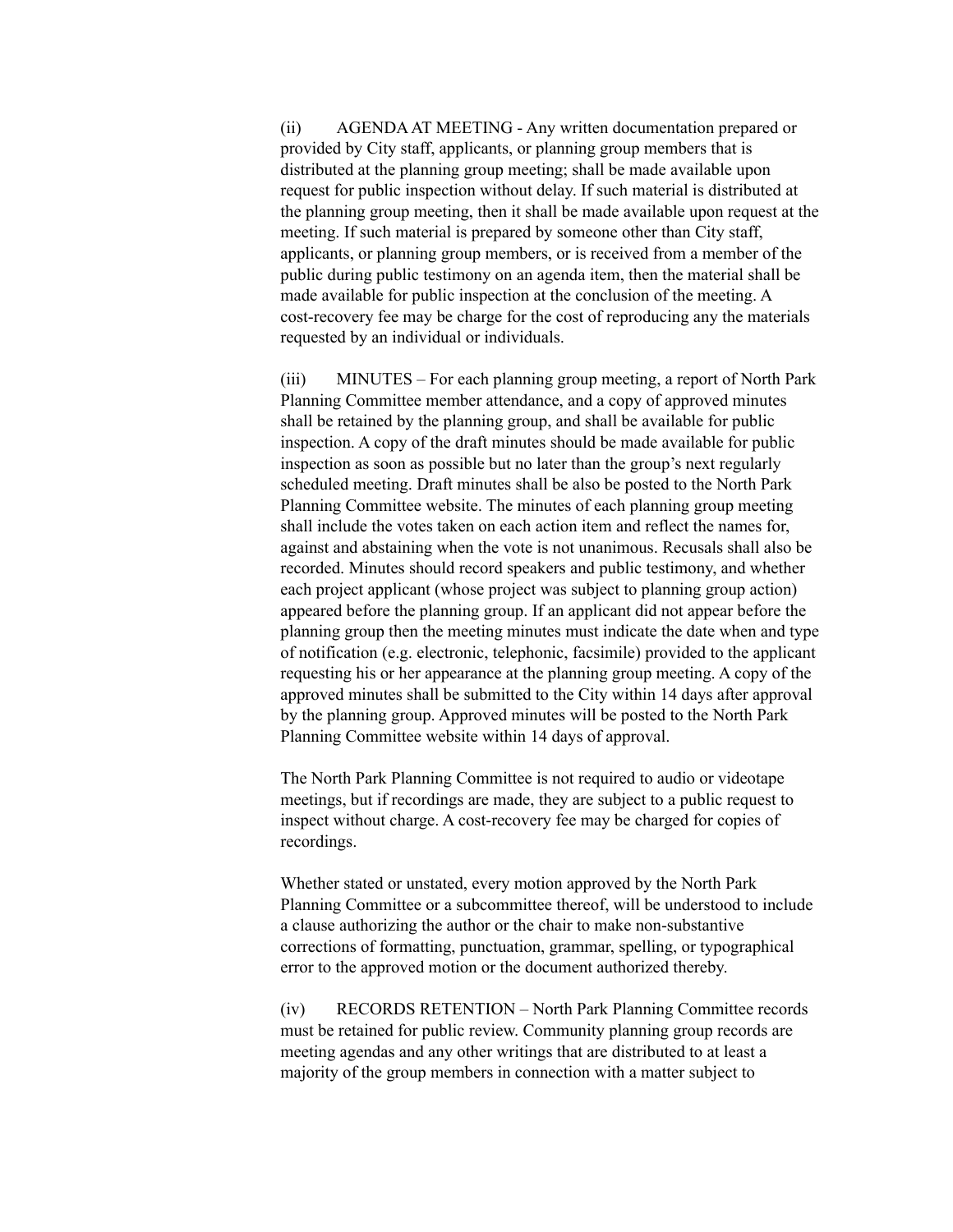consideration at an open meeting of the group. Community planning group records do not include writings that are required to be submitted to the City in accordance with Council Policy 600-24 to substantiate and document the North Park Planning Committee operation and compliance. The North Park Planning Committee also receives materials that do not qualify as records. The Administrative Guidelines discuss categories of material that are City records, community planning group records, and non-records.

- Section 3. It shall be the duty of the North Park Planning Committee and its members to periodically seek community-wide understanding of and participation in the planning and implementation process as specified in Article II, Section 1. The planning group shall give due consideration to all responsible community attitudes insofar as these are deemed to be in the best long range interest of the community at large.
- Section 4. It shall be the duty of the North Park Planning Committee to maintain a current, up-todate roster of the names, terms, and category/qualifications of planning group members in its possession, and to forward the current roster, as well as any updates, to the City. The North Park Planning Committees must also submit to the City an annual report of accomplishments for the past 12 months and anticipated objectives for the coming year related to Article II, Section 1 above. Rosters and annual reports constitute disclosable records under the Brown Act.
- Section 5. The North Park Planning Committee will use financial contributions from the citizens of the community for the purposes of furthering the efforts of the planning group to promote understanding and participation in the planning process. However, no membership dues shall be required and no fee may be charged as a condition of attendance at any planning group meeting. All contributions must be voluntarily made, and no official planning group correspondence may be withheld based on any individual's desire to not make a voluntary contribution.
- Section 6. Each elected North Park Planning Committee member is required to attend an orientation training session administered by the City as part of planning group and individual member indemnification pursuant to Ordinance No. O-19883 NS, and any future amendments thereto. If it is not possible for a new member to attend the training session as required, or if a new member is seated through a special election or in a month other than March, then the member shall successfully complete the online orientation training.

As required by O-19883 NS, newly seated planning group members must complete a basic orientation training session within 60 days of being elected or appointed to a planning group or the member will be ineligible to serve. The basic orientation training session will be scheduled within 60 days of the last day of March each year to meet this ordinance requirement.

# **ARTICLE VII Planning Group Officers**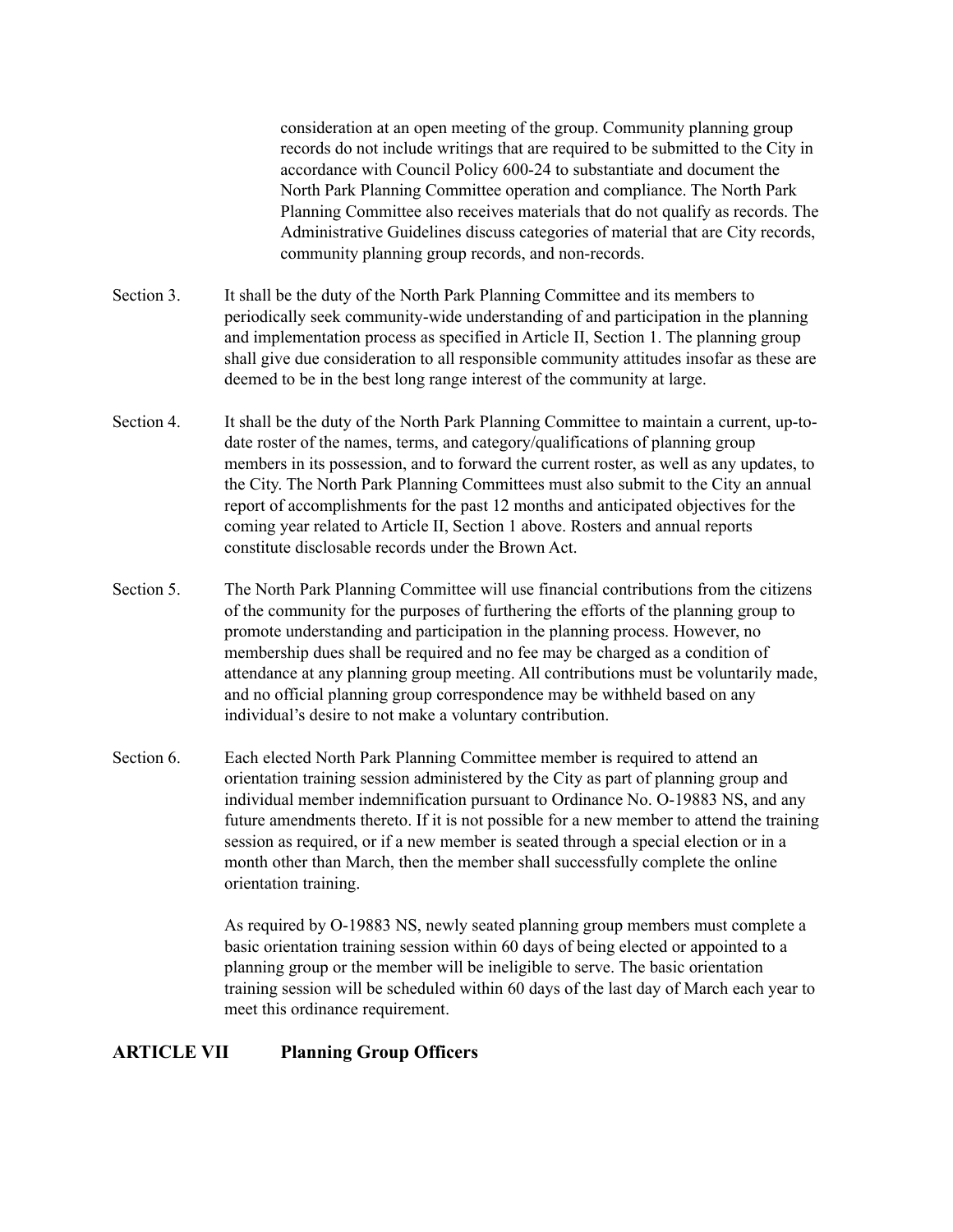- Section 1. The officers of the North Park Planning Committee shall be elected from and by the members of the planning group. Said officers shall consist of a Chairperson, Vice Chairperson, Secretary, and Treasurer. The length of an officer's term shall be one year except that no person may serve in the same planning group office for more than eight consecutive years. After a period of one year in which that person did not serve as an officer that person shall again be eligible to serve as an officer.
- Section 2. Chairperson. The Chairperson shall be the principal officer of a recognized community planning group and shall preside over all planning group and communitywide meetings organized by the planning group. The Chairperson is designated to solely represent the official actions taken by the North Park Planning Committee as appropriate.

Appeals of discretionary decisions to the City shall be made by the Chairperson or, if necessary because of direct economic interest or absence, by a designee identified to appeal that particular action on behalf of the planning group.

- Section 3. Vice Chairperson. In the absence of the Chairperson, the Vice Chairperson shall perform all the duties and responsibilities of the Chairperson. If the Chair has a direct economic interest or absence, the Vice Chair duties also include filing an appeal of a City discretionary decision.
- Section 4. Secretary. The Secretary shall be responsible for the planning group's correspondence, attendance records, and minutes and actions [including identification of those planning group members that constitute a quorum, who vote on an action item, and who may abstain or recuse and the reasons], and shall assure that planning group members and members of the public have access to this information. The Secretary may take on these responsibilities or may identify individuals to assist in these duties.
- Section 5. Treasurer: The Treasurer shall receive all monies to be deposited in a bank in the name of this organization, disburse all funds upon authorization of the Board, keep an accurate record of all receipts and disbursements, and report at each regular meeting.
- Section 6. The Chairperson shall be the recognized community planning group's representative to the Community Planners Committee (CPC). However, by vote of the planning group, a planning group member other than the Chair may be selected as the official representative to CPC with the same voting rights and privileges as the chair. Designation of a member other than the Chair for either representative, as well as for the planning group's alternate to CPC, shall be forwarded in writing to the staff representative to CPC prior to extension of voting rights and member attendance.
- Section 7. The North Park Planning Committee officers and representatives to the CPC shall promptly disseminate to all elected planning group members pertinent information that is received by the planning group regarding its official business.

# **ARTICLE VIII Planning Group Policies and Procedures**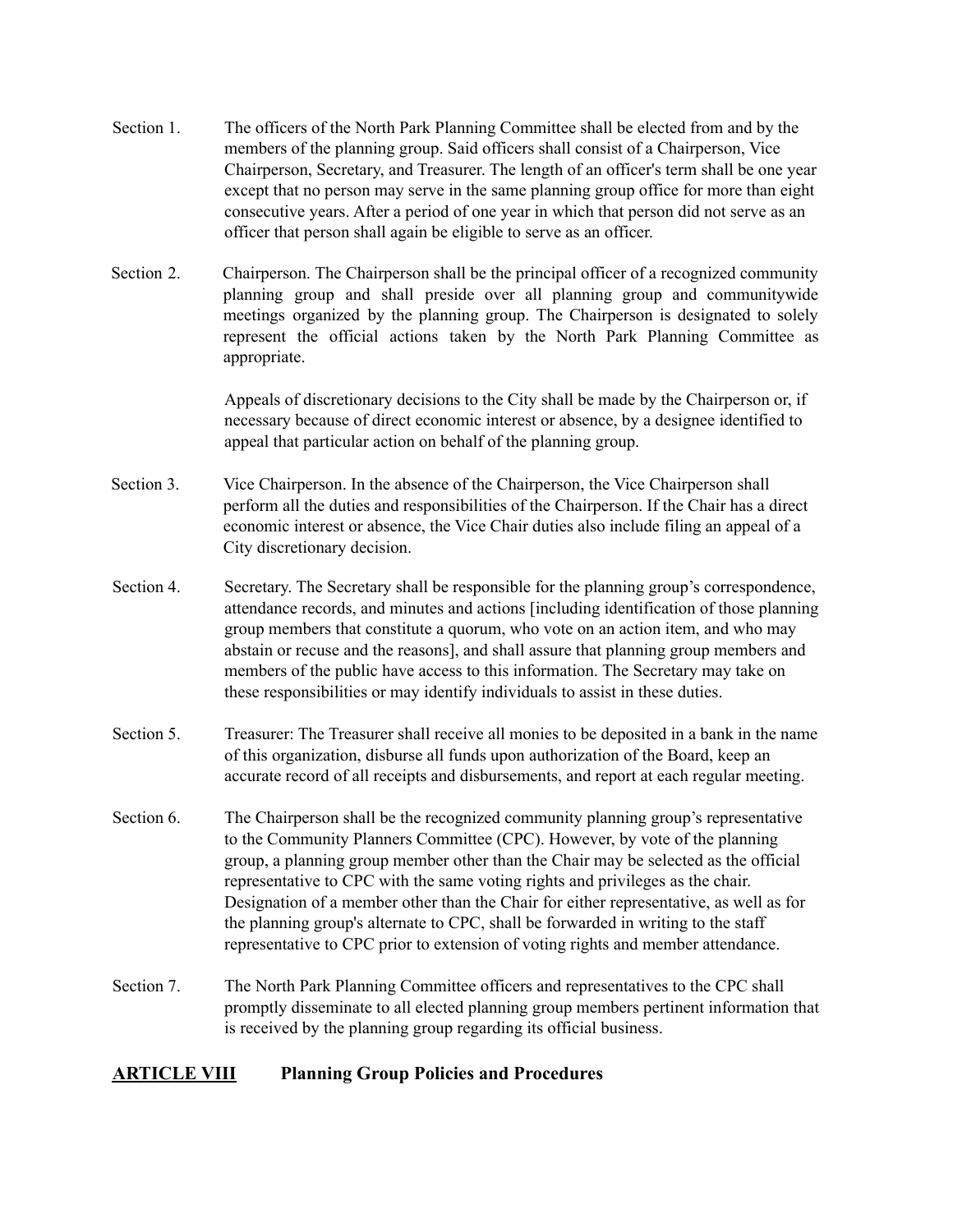Section 1. The North Park Planning Committee bylaws incorporate policies and procedures directed by Article I through VII of Council Policy 600-24. These bylaws also contain some policies and procedures recommended in Article VIII of Council Policy 600-24. This bylaws Article lists additional procedures which are found in Exhibits attached to the bylaws.

> Any procedures found in exhibits have the same effect as if they were incorporated directly into Articles I through VII of the bylaws. They are separated into exhibits for ease of understanding.

Listed procedures are grouped by category as follows: Community Participation; Planning Group Composition; Conduct of Meetings; and Member and Planning Group Responsibilities.

#### **(a) Community Participation**

The North Park Planning Committee participates on other committees and with other organizations including but not limited to: the Maintenance Assessment District, Law Enforcement Committees, various Subcommittees, Business Improvement District/Associations, North Park Recreation Council, Balboa Park Committee, Boards, Task Forces, Working Groups and Advisory Committees appointed by City Council or the Mayor, and Neighborhood/Community Organizations. The NPPC Chair will appoint representatives to these organizations as needed.

Meeting agendas are emailed directly to anyone requesting an agenda, are posted on the City of San Diego website, various social media sites, and a hardcopy is posted in a publicly accessible location. The North Park Planning Committee's application form has a notification box, that when checked, gives the organization permission to send e-mail updates including monthly agendas and minutes to the requesting member. All email addresses are kept in strict confidence, are never shared, and all messages are sent by

"blind-copies". The Board Chair or designated Board Members provide public relations to the media and attend other CPG's to look for shared opportunities on issues of mutual interest.

# **(b) Planning Group Composition**

The North Park Planning Committee's group composition is found in Article III, Section 2.

The North Park Planning Committee strives to have the maximum number of members involved in decision making at all times. Therefore, if there are available candidates, the North Park Planning Committee fills vacancies during the 120 days prior to the Annual March Election.

# **(c) Conduct of Meetings**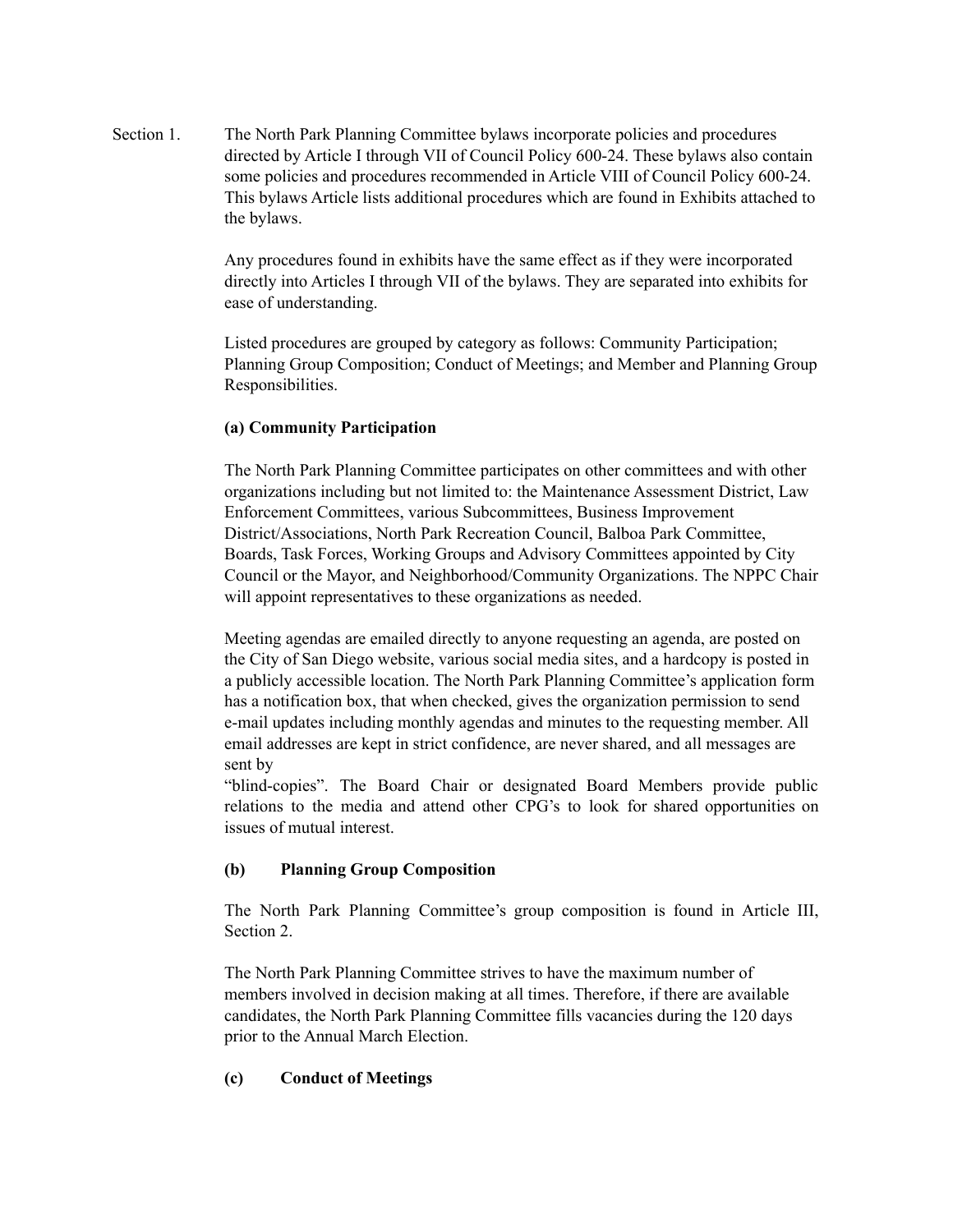The following are the North Park Planning Committee procedures regarding conduct of planning group meetings:

The agenda shall include but not be limited to: Roll Call of Committee members, Adoption of the Agenda, Parliamentary Items, Consent Agenda, Approval of Minutes, Treasure's Report, Chair's Report, Non-Agenda Public Comment, Announcements, Elected Officials, Subcommittee Reports, Liaisons and Planners Reports, Information and Action Items. Procedures for maintaining a civil meeting environment are from the latest version of *Robert's Rules of Order.*

Meeting operations include, but are not limited to, parliamentary items and non-agenda public comment (limited to three minutes per speaker) and announcements (limited to one minute each). Public comment on an agendized item follows the presentation of the item/project and is limited to a maximum of three minutes per speaker; this includes the public and Board members. The Chair can however adjust time allotments depending on factors such as number of speakers and time available for discussion.

For a full explanation of Consent Agenda procedures refer to Article VI, Section 2 a (v).

Items noticed as action items require a full hearing before a vote of the committee can occur, however, items may be placed on a Consent Agenda, if they have been approved by at least two-thirds of the attending subcommittee members present at the subcommittee meeting where the item was heard. Any consent item may also be pulled by the public or North Park Planning Committee member and placed on the Action portion of the agenda for additional discussion

Agenda Action Items may be moved to the Consent Agenda by any NPPC Member, when no one from the public has requested an opportunity to speak, and there has been a unanimous vote by all Board Members present.

It shall also be the duty of the North Park Planning Committee, when reviewing development projects, to allow participation of affected property owners, residents, and business establishments within proximity to the proposed development. The Committee shall inform the project applicant or representative each time that such review will take place and provide the applicant with an opportunity to present the project. Any interested member of the public shall be given an opportunity to offer input on projects during Planning Committee meetings.

#### **(d) Member and Planning Group Responsibilities**

The following are the North Park Planning Committee procedures regarding member and planning group responsibilities:

Planning committee's positions may be represented to the City on planning issues that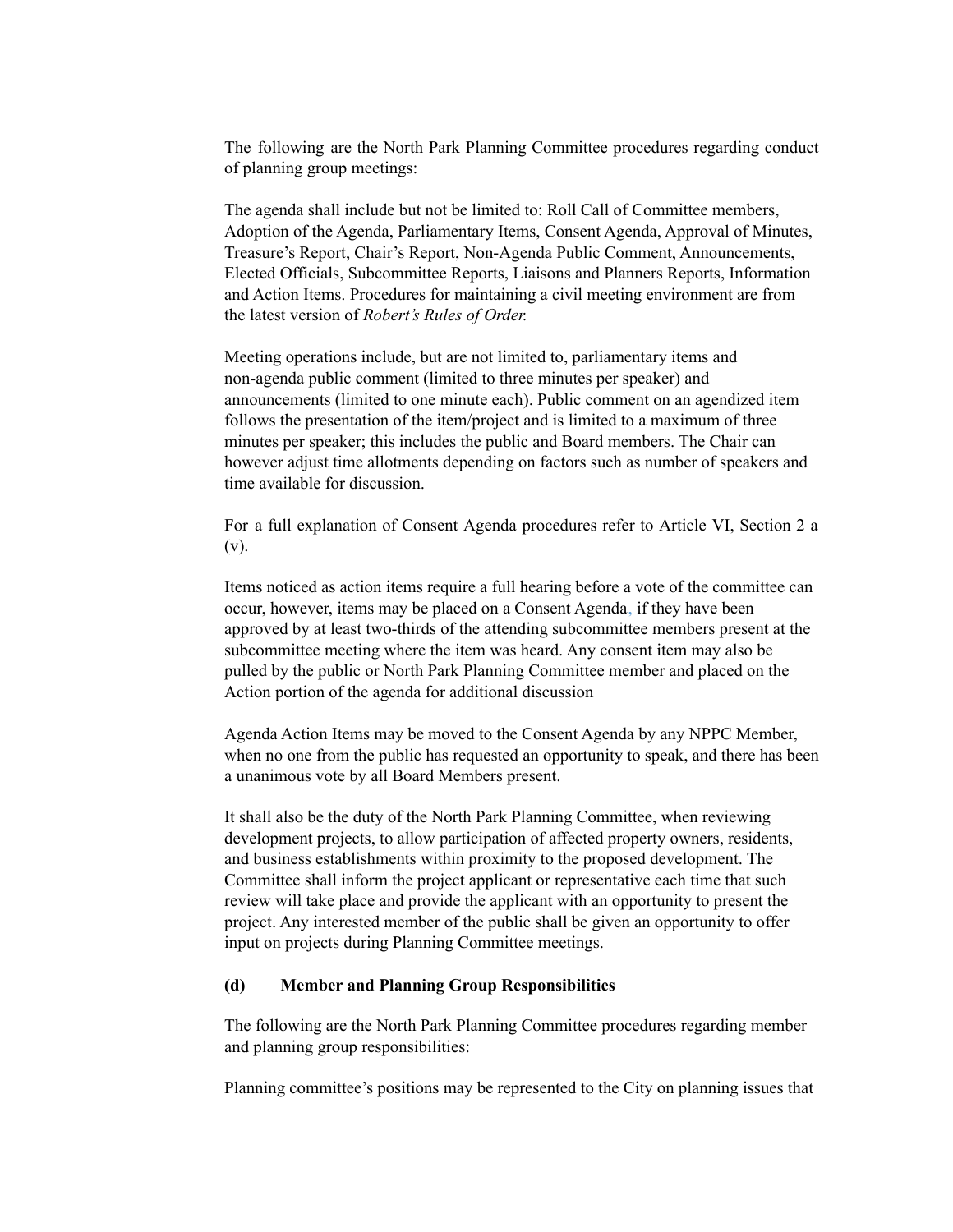are not project review recommendations in a variety of formats including letters, memos, position statements, testimony, and verbal communications.

Changes to these Bylaws shall be proposed by an Ad Hoc Bylaws Subcommittee and approved by a two-thirds vote of the voting members of the Board members. Proposed changes must be submitted in writing, noticed in the monthly agenda, and announced at the previous monthly meeting. Changes shall not become effective until approved by the Mayor's Office and City Attorney.

Financial contributions from the citizens of the community may be sought for the purposes of furthering the efforts of the North Park Planning Committee to promote understanding and participation in the planning process. No membership dues shall be required. Donations may be received to cover expenses of carrying on the business of the Committee.

In any situation where the NPPC is investigating a member pursuant to Article IX Rights and Liabilities of Recognized Community Planning Groups, the investigation will be conducted with a minimum of two NPPC officers joining the Chair in the process.

See Article VIII, Section 1(a) for an explanation of how the North Park Planning Committee regularly participates on other committees or with other organizations.

# **ARTICLE IX Rights and Liabilities of Recognized Community Planning Groups**

- Section 1. Indemnification and Representation. The North Park Planning Committee and its duly elected or appointed members have a right to representation by the City Attorney and a right to indemnification by the City under Ordinance O-19883 NS, and any future amendments thereto, if the claim or action against them resulted from their obligation to advise and assist the City and its agencies with land use matters as specified in Council Policy 600-24, Article II, Section 1; their conduct was in conformance with the Policy and these bylaws; and all findings specified in the ordinance can be made.
- Section 2. Brown Act Remedies. The North Park Planning Committee and its duly elected members may be subject to both Council Policy 600-24 violations as described in Section 3 below and penalties provided for in the Brown Act. The Brown Act includes criminal penalties and civil remedies. Both individual members of the planning group, as well as the planning group itself, may be subject to civil remedies.

Under certain circumstances, individual planning group members may face criminal misdemeanor charges for attending a meeting where action is taken in violation of the Brown Act, and where the member intended to deprive the public of information to which the member knows or has reason to know the public is entitled. Alleged violations will be reviewed and evaluated on a case-by-case basis.

Section 3. Council Policy 600-24 Violations and Remedies.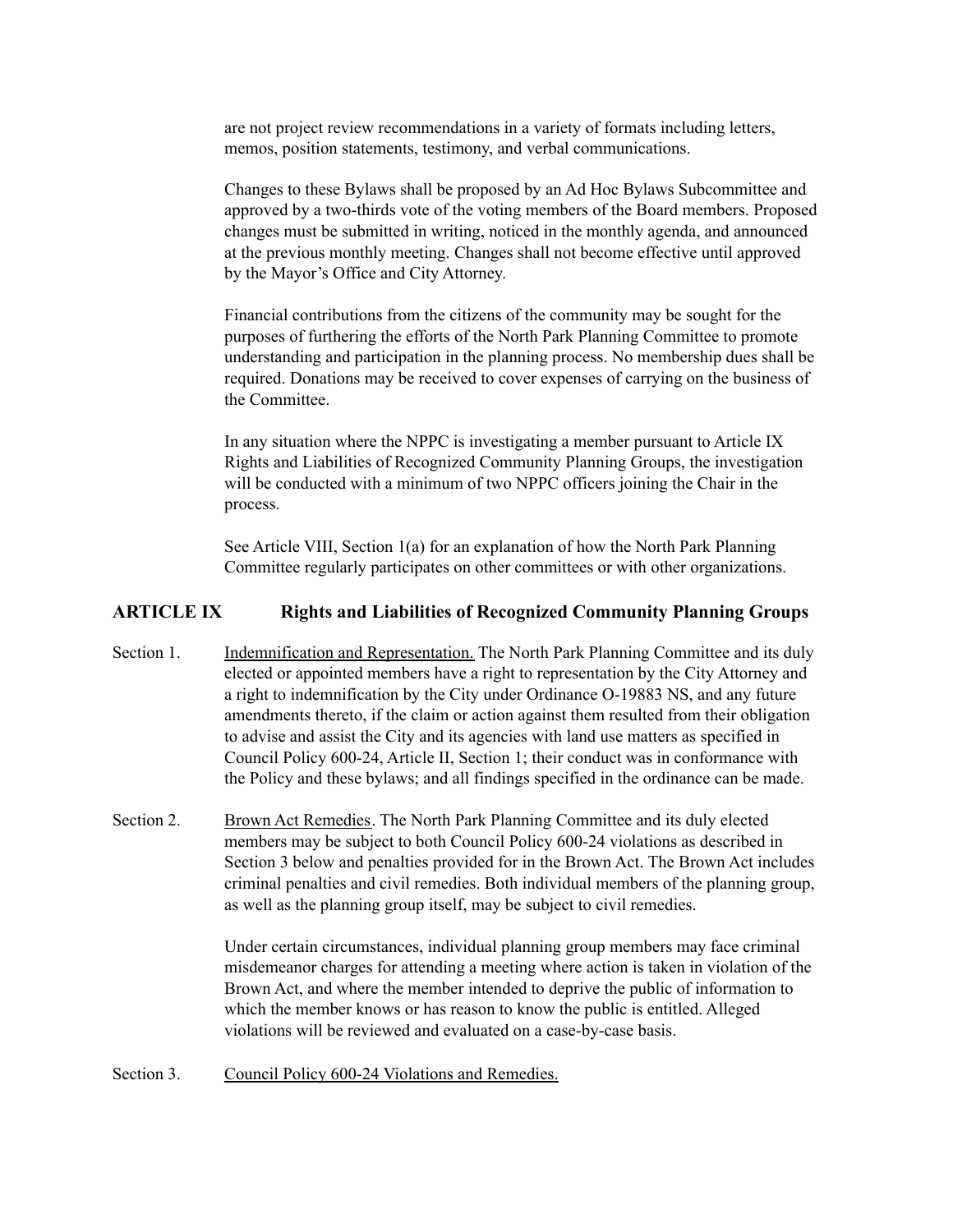#### **(a) Alleged Violations by a Member of the North Park Planning Committee.**

In cases of alleged violations of the North Park Planning Committee bylaws or Council Policy 600-24 by a planning group member, the planning group may conduct an investigation consistent with the Administrative Guidelines and these bylaws.

A complaint that an individual member of a planning group violated one or more provisions of the planning group's bylaws or Council Policy 600-24 may be submitted to the planning group chair by any individual, including another planning group member. The complaint should be filed within 90 days of the alleged violation.

If, after a thorough investigation, the planning group determines that the individual member has violated a provision of these bylaws or Council Policy 600-24, the planning group shall, where feasible, seek a remedy that corrects the violation and allows the member to remain as a member of the planning group.

If corrective action or measures are not feasible, the group may remove a member by a two-thirds vote of the voting members of the planning group. The vote to remove the group member shall occur at a regularly scheduled public meeting subject to the procedures outlined in the Administrative Guidelines and these bylaws.

If the planning group member is found to be out of compliance with the provisions of these bylaws or Council Policy 600-24, the planning group risks loss of indemnification [legal protection and representation] pursuant to Ordinance No. O-19883 NS, and any future amendments thereto.

Investigation procedures for elected member violations are outlined below:

Any action by the North Park Planning Committee to discipline or remove a member must occur at a scheduled planning group meeting and be advertised on the agenda as an action item. Due to the significant nature of removing an elected member, and to ensure a fair and public process, the procedures for investigating a violation of a member are listed below:

Documenting a violation:

- A complaint that a violation of bylaws of Council Policy 600-24 has occurred will be presented to the planning group chair. If the complaint is about the chair, it may be presented to any other officer of the planning group.
- The complaint should be detailed enough to provide a description of, and timeframe within which, the alleged violation was committed and who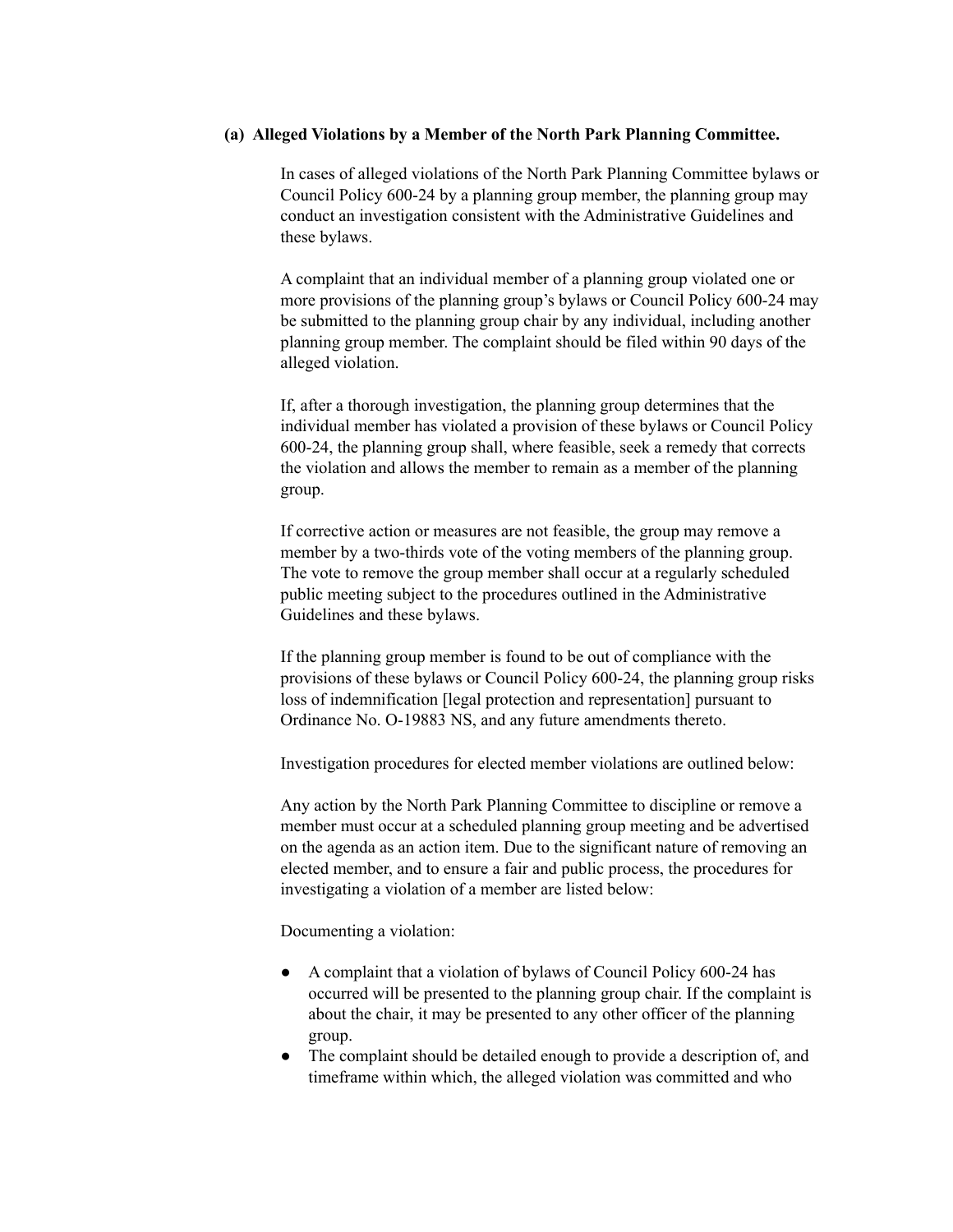was responsible for the violation.

- The complaint should provide a citation of the bylaws or Council Policy 600- 24 provisions of which the action is claimed to violate. If the complaint is from someone other than another planning group member, the chair [or other officer] may assist in providing appropriate citations to assist the complainant.
- The chair will confer with planning group officers (exception: if an officer is the subject of the grievance or has a business or personal relationship with the alleged violator) regarding the complaint
- The chair shall create a written record of the complaint and alleged violation to share with the alleged violator.

Procedures for administering and acting on investigating a violation: While the authority for this process rests with this planning group, City staff may be contacted for assistance at any point in the process.

- Once the information about an alleged violation is completed in writing, the chair, with assistance from the planning group officers, will meet and talk with the planning group member against whom the violation is alleged. The allegations will be presented and the planning group member shall be given opportunity for rebuttal.
- If the chair, with assistance from the planning group officers, determines that no violation has occurred, the chair may record this in the written record of the complaint.
- If the chair, with assistance from the planning group officers, determines that a violation has occurred but the situation can be remedied either by action of the planning group or by the planning group member, then the chair will outline the necessary actions to achieve the remedy.
- If the chair, with assistance from the planning group officers, determines that the situation cannot be remedied and that the interests of the community and North Park Planning Committee would best be served by the removal of the planning group member, then the chair shall set the matter for discussion at the next planning group meeting. The planning group member who committed the violation shall be given adequate notice about the meeting discussion, and will be given the opportunity to resign prior to docketing the matter for a planning group discussion.

Presenting a violation to the planning group:

• The matter of removing a seated planning group member will be placed on the planning group's agenda as a potential action item. Supporting materials from the Chair or from the offending planning group member will be made available to the elected planning group members prior to the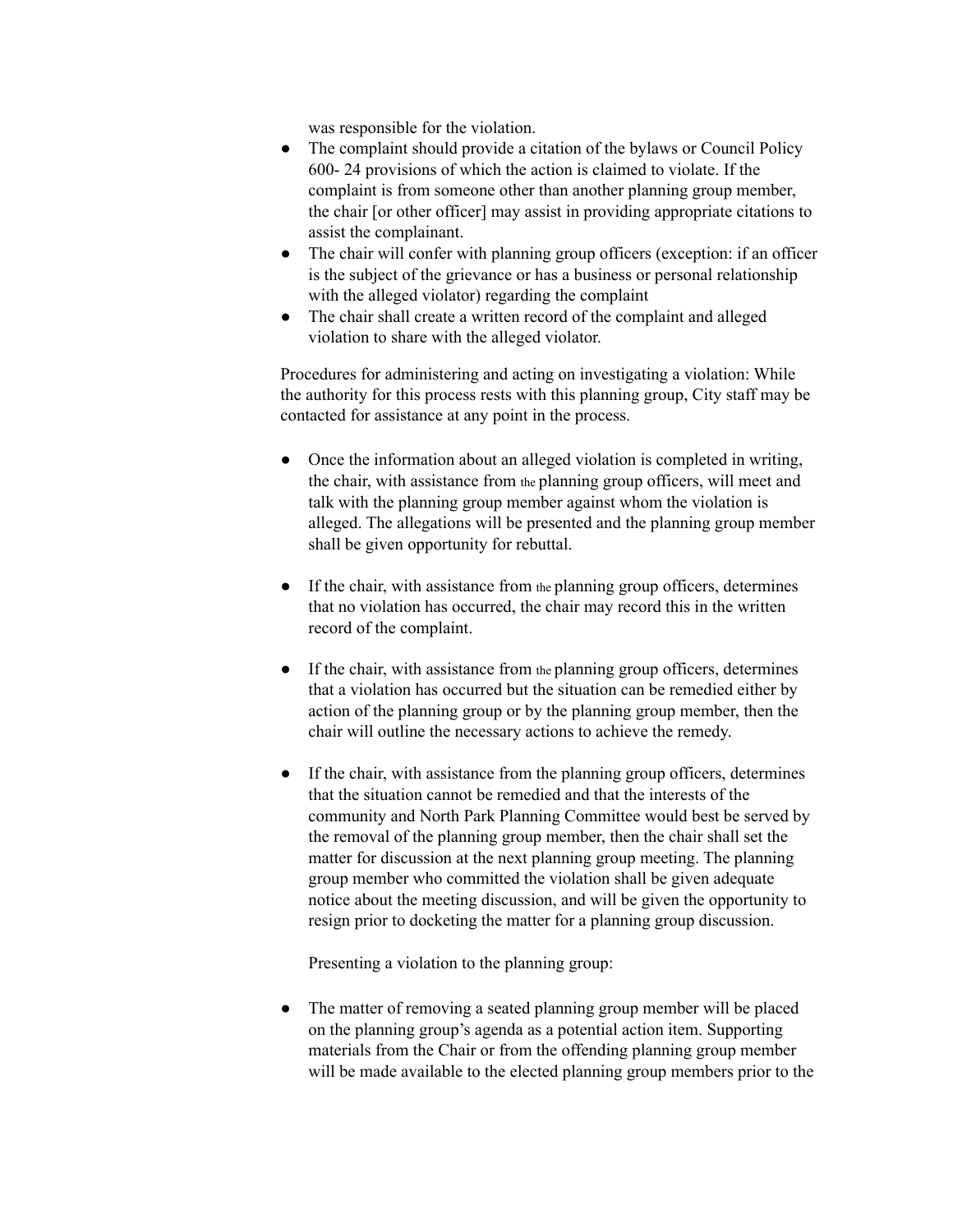meeting.

- The matter will be discussed at the planning group's regular meeting with opportunity given to the planning group member who committed the violation to present their case and/or rebut documentation gathered by the Chair with the assistance of the planning group officers. The member may also request a continuance of the item to gather more information to present to the planning group.
- $\bullet$  At the end of the discussion, the planning group may, by a 2/3 vote, choose to remove the member.

Recourse for expelled member:

- There is no appeal available to an elected planning group member removed by a two-thirds vote of the voting members of their recognized community planning group.
- The planning group member's seat shall be immediately declared vacant and subject to provisions of Article IV.
- The removal of a planning group member by a  $2/3$  vote of their recognized community planning group will not prohibit the member from running for a planning group seat in future scheduled elections.

#### **(b) Alleged Violations Against the North Park Planning Committee as a Whole**

In the case of an alleged violation of the planning group's bylaws or of Council Policy 600-24 by the planning group as a whole or multiple members of the planning group, the violation shall be forwarded in writing to the City. The Mayor's Office will engage in a dialogue with the planning group, determining the validity of the complaint, and seeking resolution of the issue or dispute. The North Park Planning Committee will work with the City toward a solution and the planning group recognizes that, in accordance with Council Policy 600-24, the City may consult with the Community Planners Committee.

If a violation against the planning group as a whole is proven and there is a failure of the planning group to take corrective action, the planning group will forfeit its rights to represent its community as a community planning group recognized under Council Policy 600-24. Such a determination resulting in the forfeiture of a seated group's rights to represent its community shall be based on a recommendation by the Mayor's Office to the City Council. A planning group shall not forfeit its recognized status until there is an action by the City Council to remove the status. The City Council may also prescribe conditions under which official recognition will be reinstated.

If the planning group is found to be out of compliance with the provisions of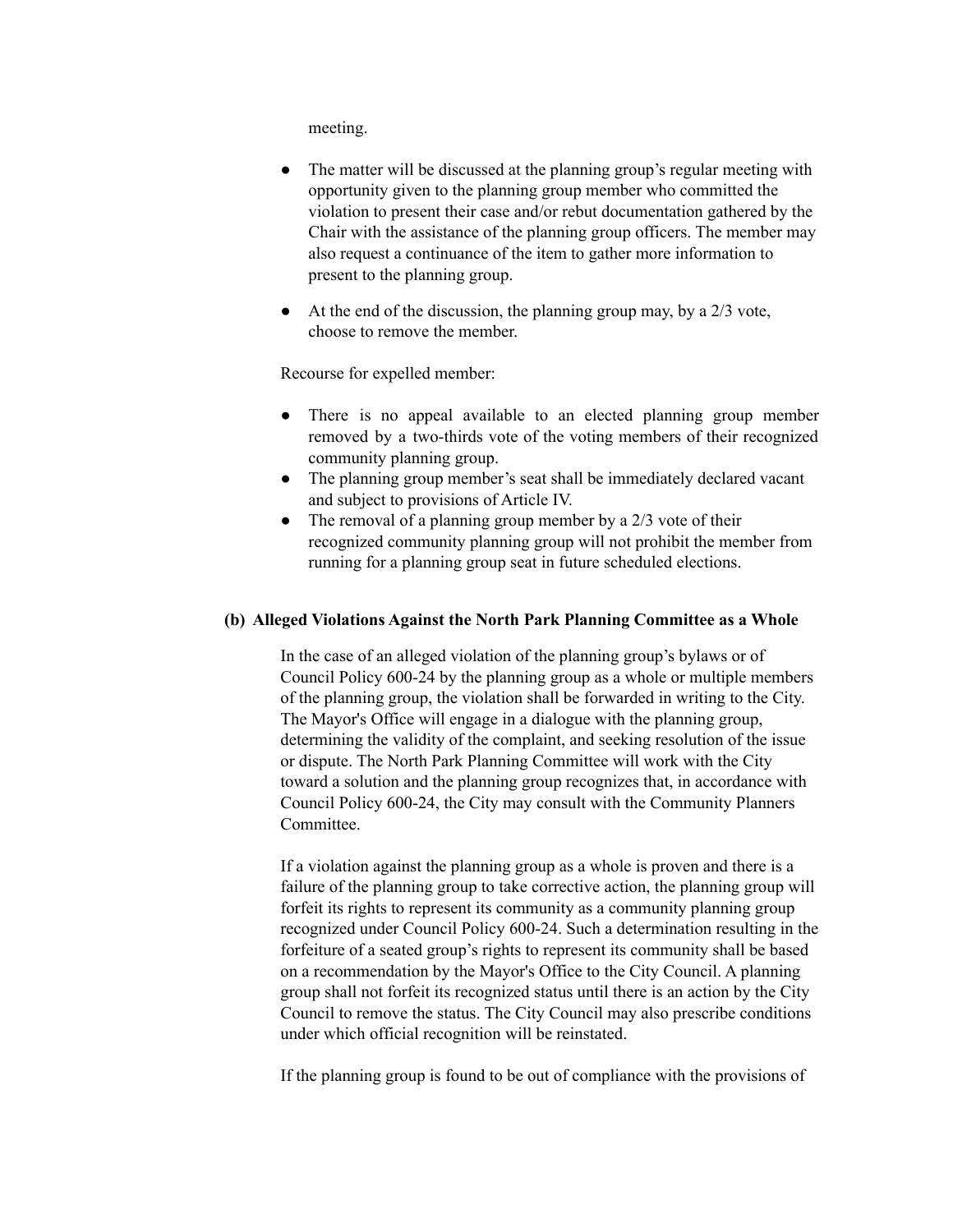this Policy not subject to the Brown Act or its adopted bylaws risks loss of indemnification [legal protection and representation] pursuant to Ordinance No. O-19883 NS, and any future amendments thereto.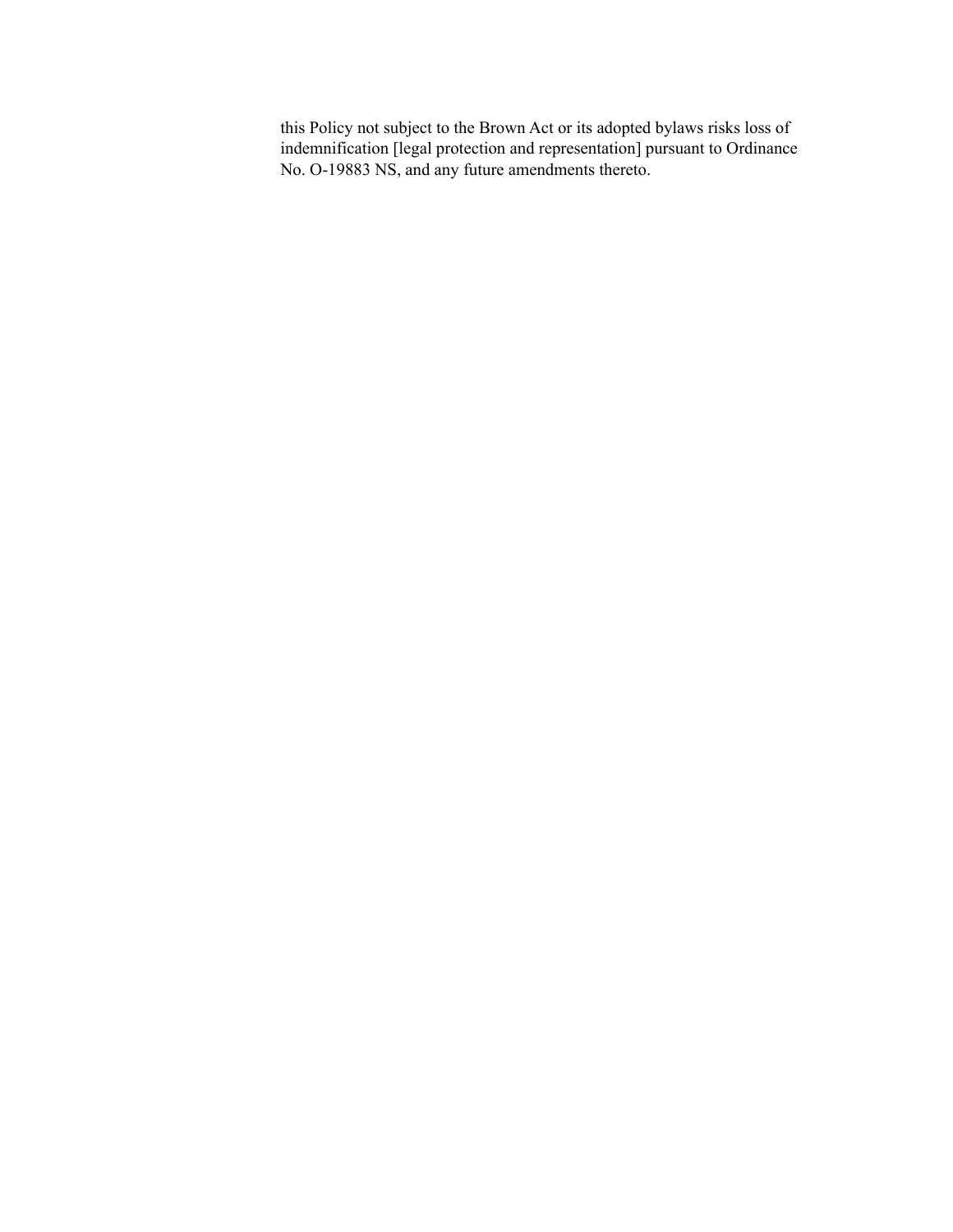

Eligible Member Registration Form



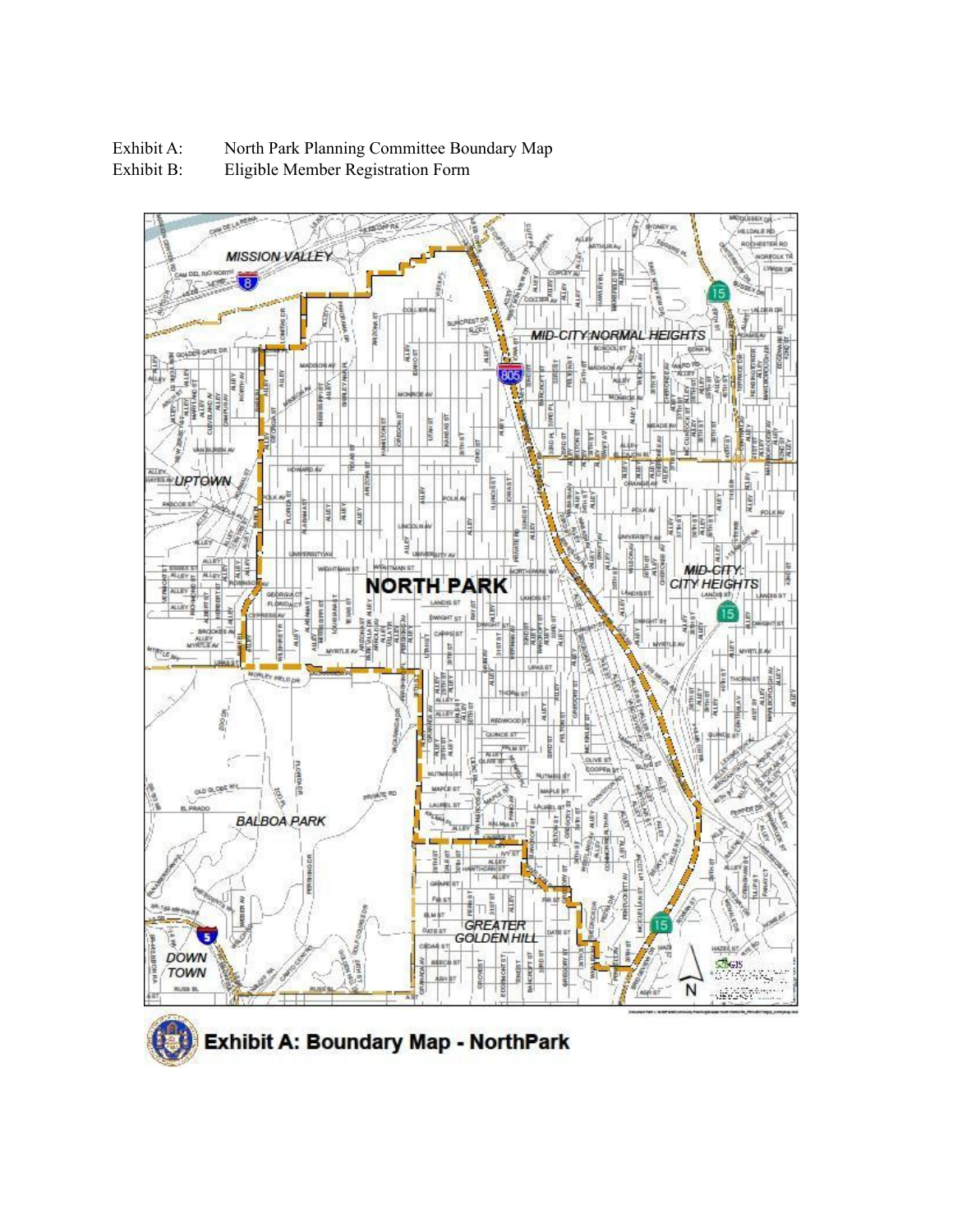# **NORTH PARK PLANNING COMMITTEE (NPPC) http://www.northparkplanning.org**

To receive NPPC Agendas & Announcements sign up at: **https://www.facebook.com/NorthParkPlanning/app\_100265896690345**

**Re-Registration will be required if your Qualifying Address has changed**

### **NPPC ELIGIBLE MEMBER REGISTRATION FORM**

**The North Park Planning Committee holds regular meetings at 6:30 p.m. on the third Tuesday of each month (except December) in the North Park Christian Fellowship, 2901 North Park Way, in the main Sanctuary upstairs, San Diego, CA 92104. The NPPC consists of fifteen (15) Board Members. There is no charge to attend meetings or become a qualified registrant of the NPPC.**

Registration is open to any person, age 18 or older, who is a resident, property owner, or a person who owns or operates a business(s ) within the North Park planning area, the general boundaries of which are Park Boulevard on the west, Interstate 805 on the east, the south rim of Mission Valley on the north, and South Park (along the middle of Juniper Street from the east side of Balboa Park to 32<sup>nd</sup> Street, then south and east to Interstate 15) on the south.

If you meet the requirements, stated above, and are interested in becoming a registrant of the NPPC you must submit a completed *Registration* form to the NPPC's Chair or Secretary at the General Meeting; or email the signed, completed *Registration* Form back as a an attachment to the NPPC at info@northparkplanning.org.

Registrants are encouraged to volunteer to serve on the Planning Committee's subcommittees (Public Facilities/Public Art and Urban Design/Project Review), to participate at the NPPC's meetings, to vote when Board elections are held Annually in March, and to consider becoming candidates for the Board as specified in the Bylaws. In order to serve on the Board, a candidate must have attended at least one regular NPPC meeting in the previous twelve (12) months (March-February) and have been a General Member of the NPPC for at least twentyeight (28) days prior to the March Board election.

If you are a North Park Resident, this will be your qualifying address. Please check one (1) category below. HOMEOWNER **( ) or** RENTER ( )

**Please check only one (1) category of membership, business owner, property owner or nonprofit director located within the NPPC boundaries that apply below. If you are a nonresident business or property owner this will be your qualifying address:** NON-RESIDENT PROPERTY OWNER: NORTH PARK RESIDENT BUSINESS OWNER ( ) ( ) NON NORTH PARK RESIDENT BUSINESS OWNER ( ) NORTH PARK RESIDENT Nonprofit Director ( ) NON NORTH PARK RESIDENT Nonprofit Director  $($ )

Qualifying Individual's Name as it will appear on identification

Qualifying Business/Nonprofit Name: as it will appear on documentation**:**

**Qualifying North Park Address: This is the address that will be on your identification &/or documentation**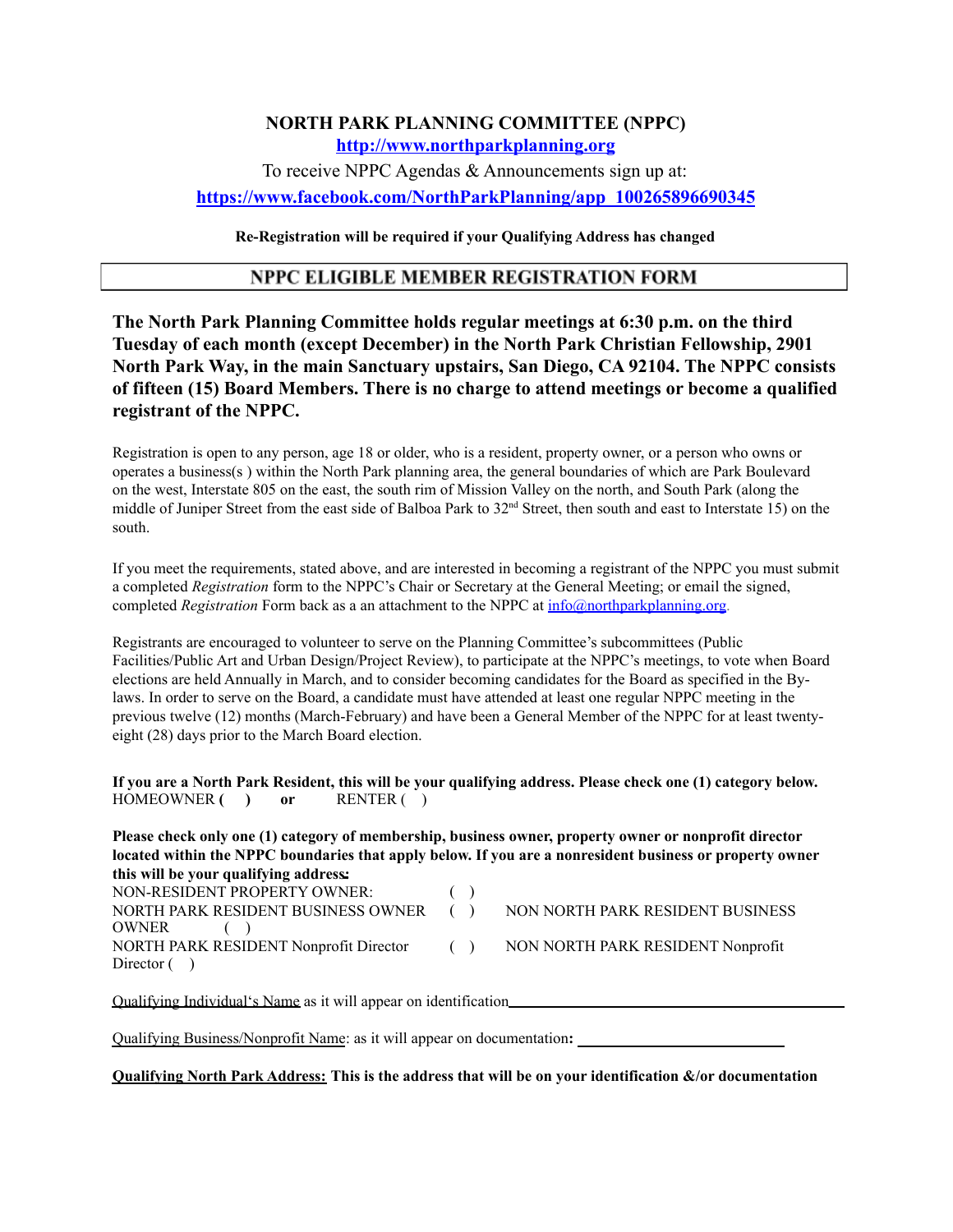to establish your eligibility to vote in or run for the NPPC Board Elections. If you own a NP **Business/Nonprofit & are also a North Park resident, use your residential address to establish eligibility**